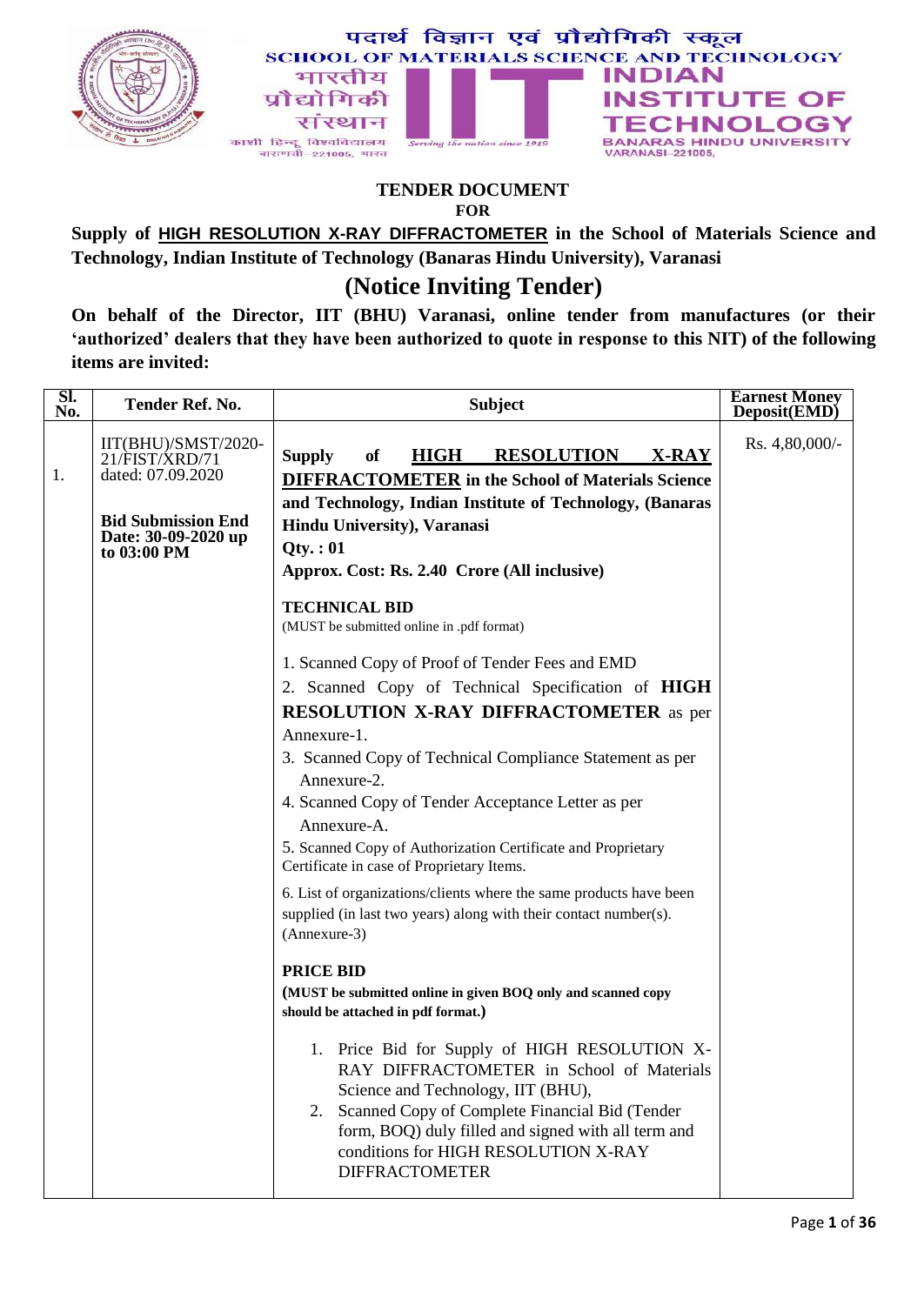## **TENDER DOCUMENT FOR: HIGH RESOLUTION X-RAY DIFFRACTOMETER**

| <b>Published Date</b>                             | 09.09.2020 (10:00 AM)                                                                                                                                                                   |
|---------------------------------------------------|-----------------------------------------------------------------------------------------------------------------------------------------------------------------------------------------|
| <b>Bid Document Download Start</b><br><b>Date</b> | 09.09.2020(10:00 AM)                                                                                                                                                                    |
| <b>Clarification Start Date</b>                   | 09.09.2020(10:00 AM)                                                                                                                                                                    |
| <b>Clarification End Date</b>                     | 23.09.2020 (05:00 PM)                                                                                                                                                                   |
| <b>Bid Submission Start Date</b>                  | 09.09.2020(11:00 AM)                                                                                                                                                                    |
| <b>Bid Document Download End Date</b>             | 30.09.2020 (03:00 PM)                                                                                                                                                                   |
| <b>Bid Submission End Date</b>                    | 30.09.2020 (03:00 PM)                                                                                                                                                                   |
| <b>Bid Opening Date</b>                           | 01.10.2020(03:30 PM)                                                                                                                                                                    |
| <b>Address For Communication</b>                  | Dr. A. K. Singh (Coordinator),<br><b>School of Materials Science and Technology,</b><br><b>Indian Institute of Technology</b><br>(Banaras Hindu University),<br>Varanasi – 221005, U.P. |

## **CRITICAL DATE SHEET**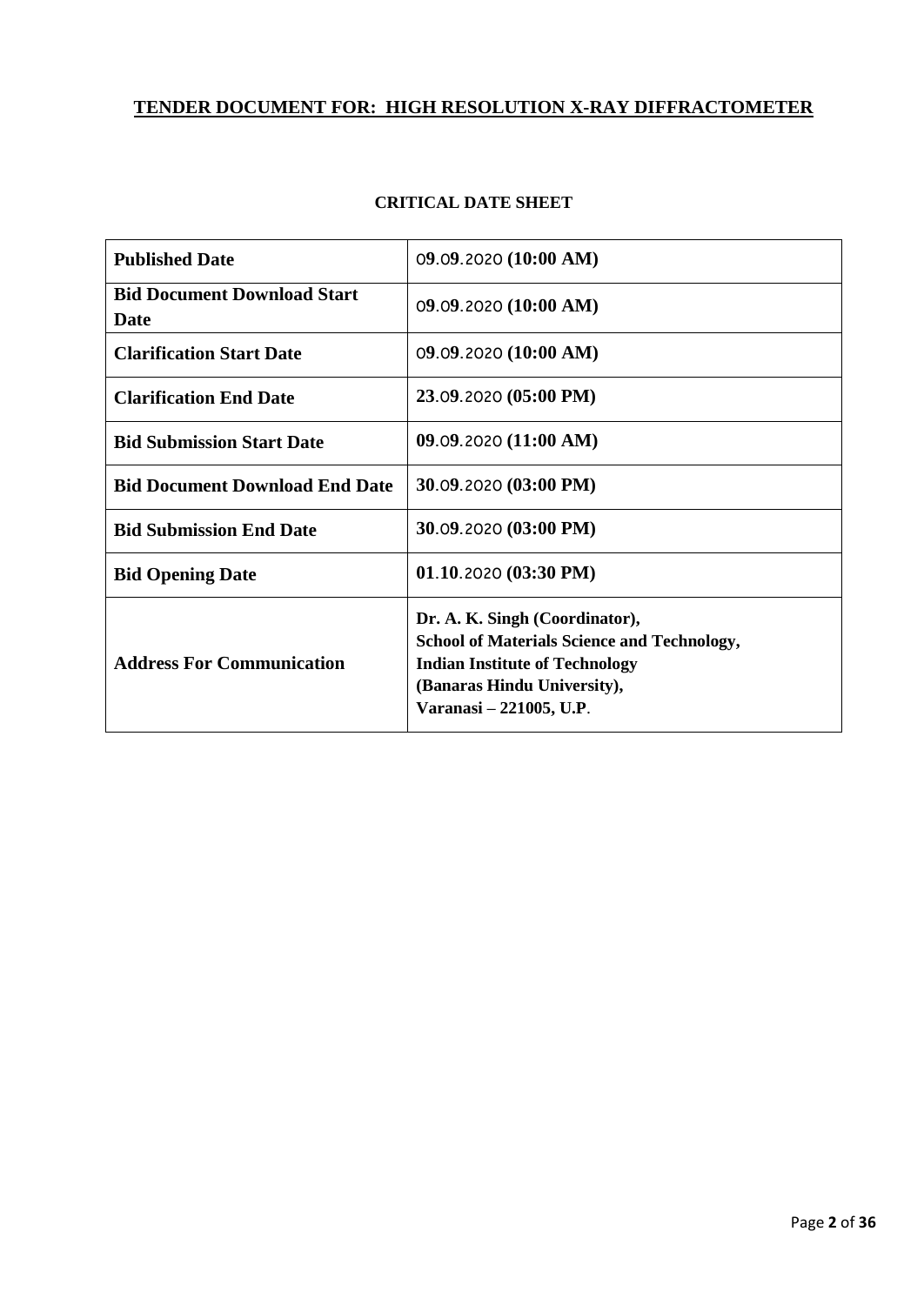The Tender Documents for the given items will be on Two Bid System consisting of Technical Bid and Price Bid. The Tender Documents will be submitted item-wise in online. Any firm may bid for any number of items but each offer must be item-wise in two bid cover enclosing Technical Bid and Price Bid. **Manual Bid will not be accepted.**

The Tender Document along with detailed specifications, terms and conditions may be downloaded **from the institute website ([www.iitbhu.ac.in](http://www.iitbhu.ac.in/)) under Tenders (<https://www.iitbhu.ac.in/tenders>) & ([https://www.eprocure.gov.in/ cppp](https://www.eprocure.gov.in/%20cppp)**) **by the interested supplier.**

**The Tender Processing Fee of Rs. 11800/-( Eleven thousand Eight Hundred Only inclusive of GST and Nonrefundable) and E.M.D. of Rs. 4,80,000/- (Refundable) for this Tender to be paid in the form of Bank Draft in favour of Registrar, IIT (BHU)or by RTGS/NEFT payable at Varanasi before the Bid Opening Date and time. The hard copy of DD for tender processing fee and EMD should be reached on or before the Bid Opening Date and Time at the address: The Coordinator, School of Materials Science and Technology, Indian Institute of Technology (Banaras Hindu University), Varanasi – 221005, UP. GST at concessional rate will be applicable as per GST Notification No. 45/2017- CENTRAL TAX (RATE) & 47/2017- INTEGRATED TAX (RATE) Dated 14-11-2017, @ 5%.**

**Tender fees and EMD can be paid through RTGS/NEFT) as per the following details:** 

**Name of Account - Registrar, IIT (BHU) Name of the Bank - State Bank of India Name of Branch - ITBHU, Varanasi Account No. - 32778803937 IFSC Code - SBIN0011445 The proof of payment must be enclosed with Technical Bid. Note: Both the transactions are to be done separately.**

| This Tender Document contains the following:                    |                              |
|-----------------------------------------------------------------|------------------------------|
| <b>SECTION 1:</b> Instruction For Online Bid Submission         | : Page No.4-6                |
| <b>SECTION 2:</b> Instructions to Bidders                       | : Page No.6-11               |
| <b>SECTION 3:</b> General conditions of contract (GCC)          | : Page No.12-18              |
| <b>SECTION 4:</b> Special conditions of contract (SCC)          | : Page No.19                 |
| <b>SECTION 5:</b> Checklist For Bid/Tender Uploading            | : Page $No.20$               |
| <b>SECTION 6: DECLARATION</b>                                   | : Page $No.21$               |
| <b>SECTION 7:</b> TENDER FORM (Techno commercial un-priced Bid) | : Page No.22-23              |
| TENDER FORM (Priced Bid)                                        | : Page No.24-25              |
| TENDER ACCEPTANCE LETTER                                        | : Page No.26 (Annexure A)    |
| PBG format                                                      | : Page No.27                 |
| Technical specification of the instrument                       | : Page No.28-31 (Annexure 1) |
| Technical compliance                                            | : Page No.32-34 (Annexure 2) |
| Previous Same Order Executed                                    | : Page No.35 (Annexure 3)    |
| <b>Bid Submission</b>                                           | : Page No.36 (Annexure B)    |

The Tender should be addressed to **Coordinator, School of Materials Science and Technology, Indian Institute of Technology (Banaras Hindu University), Varanasi – 221005, U.P., and should be submitted on or before the date** and time of Bid opening date and time as mentioned in critical date sheet on e-portal.

The Institute shall not be responsible for any delay in submitting Bids by online. The Institute reserves the right to accept or reject any bid, cancel the Tender without assigning any reason thereof. No correspondence in this regard will be entertained.

> **sd/. (Coordinator)**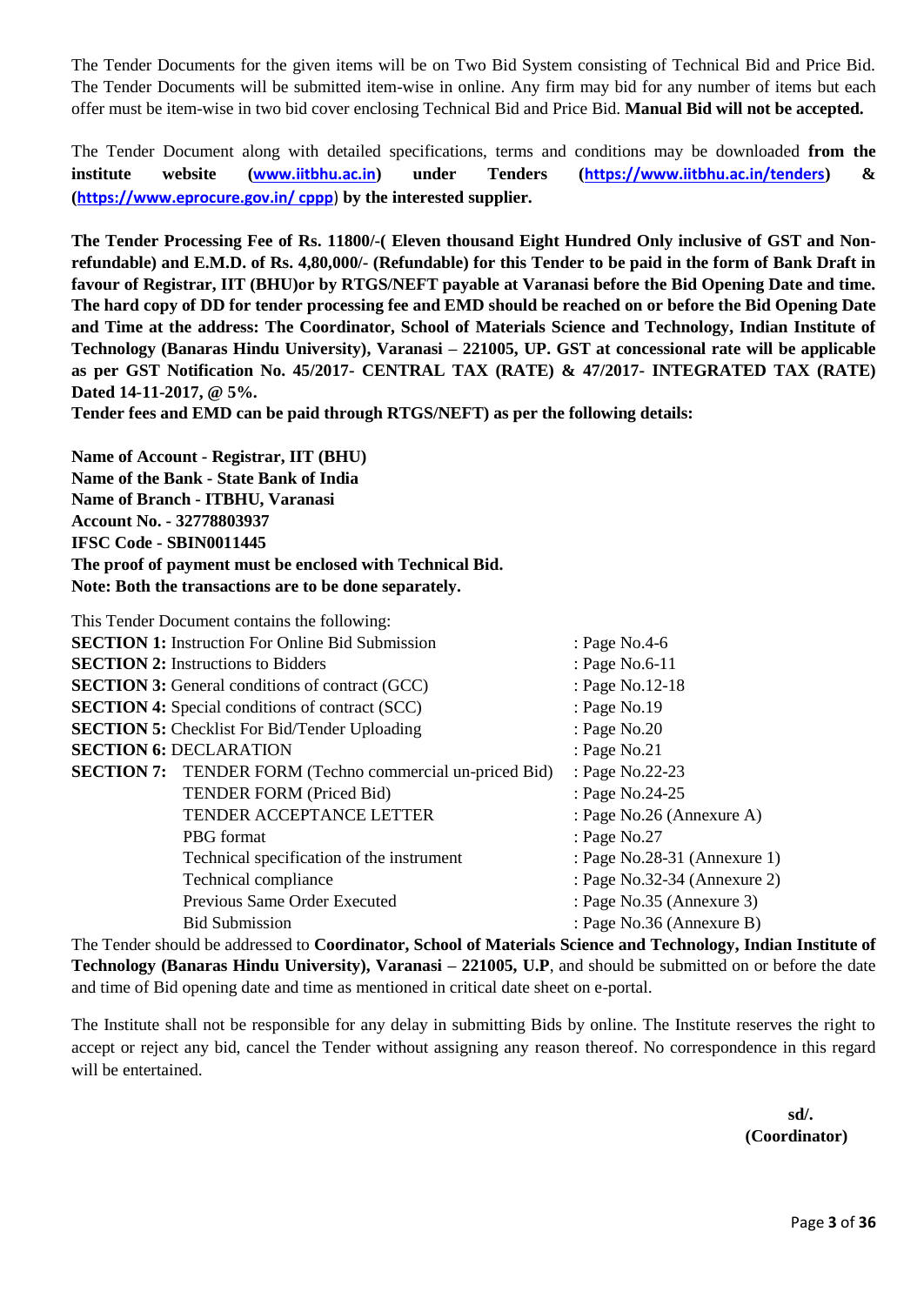#### **SECTION 1: INSTRUCTION FOR ONLINE BID SUBMISSION**

As per the directives of Department of Expenditure, this tender document has been published on the Central Public Procurement Portal [\(URL:http://eprocure.gov.in/eprocure/app\)](http://eprocure.gov.in/eprocure/app). The bidders are required to submit soft copies of their bids electronically on the CPP Portal, using valid Digital Signature Certificates. The instructions given below are meant to assist the bidders in registering on the CPP Portal, prepare their bids in accordance with the requirements and submitting their bids online on the CPP Portal.

More information useful for submitting online bids on the CPP Portal may be obtained at: <http://eprocure.gov.in/eprocure/app.>

#### **1. Registration**

- 1. Bidders are required to enroll on the e-Procurement module of the Central Public Procurement Portal (URL: [http://eprocure.gov.in/eprocure/app\)](http://eprocure.gov.in/eprocure/app) by clicking on the link "Click here to Enroll". Enrolment on the CPP Portal is free of charge.
- 2. As part of the enrolment process, the bidders will be required to choose a unique username and assign a password for their accounts.
- 3. Bidders are advised to register their valid email address and mobile numbers as part of the registration process. These would be used for any communication from the CPP Portal.
- 4. Upon enrolment, the bidders will be required to register their valid Digital Signature Certificate (Class II or Class III Certificates with signing key usage) issued by any Certifying Authority recognized by CCA India (e.g. Sify / TCS / n-Code / e-Mudhra etc.), with their profile.
- 5. Only one valid DSC should be registered by a bidder. Please note that the bidders are responsible to ensure that they do not lend their DSCs to others which may lead to misuse.
- 6. Bidder then logs in to the site through the secured log-in by entering their user ID / password and the password of the DSC / e-Token.

#### **2. Searching for Tender Documents**

- 1. There are various search options built in the CPP Portal, to facilitate bidders to search active tenders by several parameters. These parameters could include Tender ID, organization name, location, date, value, etc. There is also an option of advanced search for tenders, wherein the bidders may combine a number of search parameters such as organization name, form of contract, location, date, other keywords etc. to search for a tender published on the CPP Portal.
- 2. Once the bidders have selected the tenders they are interested in, they may download the required documents/tender schedules. These tenders can be moved to the respective, My Tenders" folder. This would enable the CPP Portal to intimate the bidders through SMS / e-mail in case there is any corrigendum issued to the tender document.
- 3. The bidder should make a note of the unique Tender ID assigned to each tender, in case they want to obtain any clarification / help from the Helpdesk.

#### **3. Preparation of Bids**

- 1. Bidder should take into account any corrigendum published on the tender document before submitting their bids.
- 2. Please go through the tender advertisement and the tender document carefully to understand the documents required to be submitted as part of the bid. Please note the number of covers in which the bid documents have to be submitted, the number of documents – including the names and content of each of the document that need to be submitted. Any deviations from these may lead to rejection of the bid.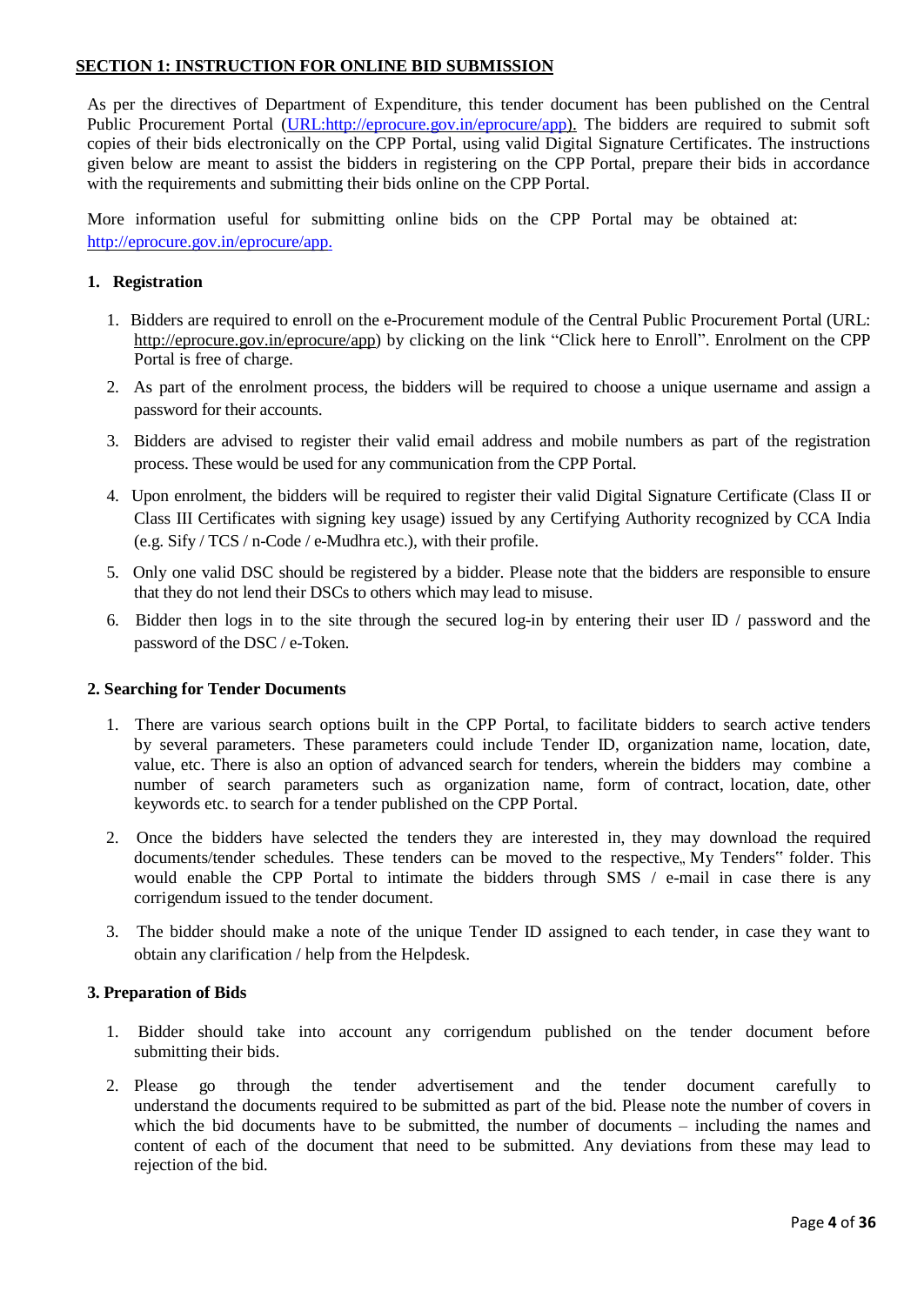- 3. Bidder, in advance, should get ready the bid documents to be submitted as indicated in the tender document / schedule and generally, they can be in PDF / XLS / RAR / DWF formats. Bid documents may be scanned with 100 dpi with black and white option.
- 4. To avoid the time and effort required in uploading the same set of standard documents which are required to be submitted as a part of every bid, a provision of uploading such standard documents (e.g. PAN card copy, annual reports, auditor certificates etc.) has been provided to the bidders. Bidders can use "My Space" area available to them to upload such documents. These documents may be directly submitted from the "My Space" area while submitting a bid, and need not be uploaded again and again. This will lead to a reduction in the time required for bid submission process.

#### **4. Submission of Bids**

- 1. Bidder should log into the site well in advance for bid submission so that he/she upload the bid in time i.e. on or before the bid submission time. Bidder will be responsible for any delay due to other issues.
- 2. The bidder has to digitally sign and upload the required bid documents one by one as indicated in the tender document.
- 3. Bidder has to select the payment option as "on-line" to pay the tender fee / EMD as applicable and enter details of the instrument. Whenever, EMD / Tender fees are sought, bidders need to pay the tender fee and EMD separately on-line through RTGS.
- 4. A standard BOQ format has been provided with the tender document to be filled by all the bidders.

Bidders are requested to note that they should necessarily submit their financial bids in the format provided and no other format is acceptable. Bidders are required to download the BOQ file, open it and complete the white colored (unprotected) cells with their respective financial quotes and other details (such as name of the bidder). No other cells should be changed. Once the details have been completed, the bidder should save it and submit it online, without changing the filename. If the BOQ file is found to be modified by the bidder, the bid will be rejected.

- 5. The server time (which is displayed on the bidders" dashboard) will be considered as the standard time for referencing the deadlines for submission of the bids by the bidders, opening of bids etc. The bidders should follow this time during bid submission.
- 6. All the documents being submitted by the bidders would be encrypted using PKI encryption techniques to ensure the secrecy of the data. The data entered cannot be viewed by unauthorized persons until the time of bid opening. The confidentiality of the bids is maintained using the secured Socket Layer 128 bit encryption technology. Data storage encryption of sensitive fields is done.
- 7. The uploaded tender documents become readable only after the tender opening by the authorized bid openers.
- 8. Upon the successful and timely submission of bids, the portal will give a successful bid submission message  $\&$  a bid summary will be displayed with the bid no. and the date  $\&$  time of submission of the bid with all other relevant details.
- 9. Kindly add scanned PDF of all relevant documents in a single PDF file of compliance sheet.

#### **5. Assistance to Bidders**

- 1. Any queries relating to the tender document and the terms and conditions contained therein should be addressed to the Tender Inviting Authority for a tender or the relevant contact person indicated in the tender.
- 2. Any queries relating to the process of online bid submission or queries relating to CPP Portal in general may be directed to the 24x7 CPP Portal Helpdesk. The contact number for the helpdesk is 0120- 4200462, 0120-4001002, 0120-4001005, 0120-6277787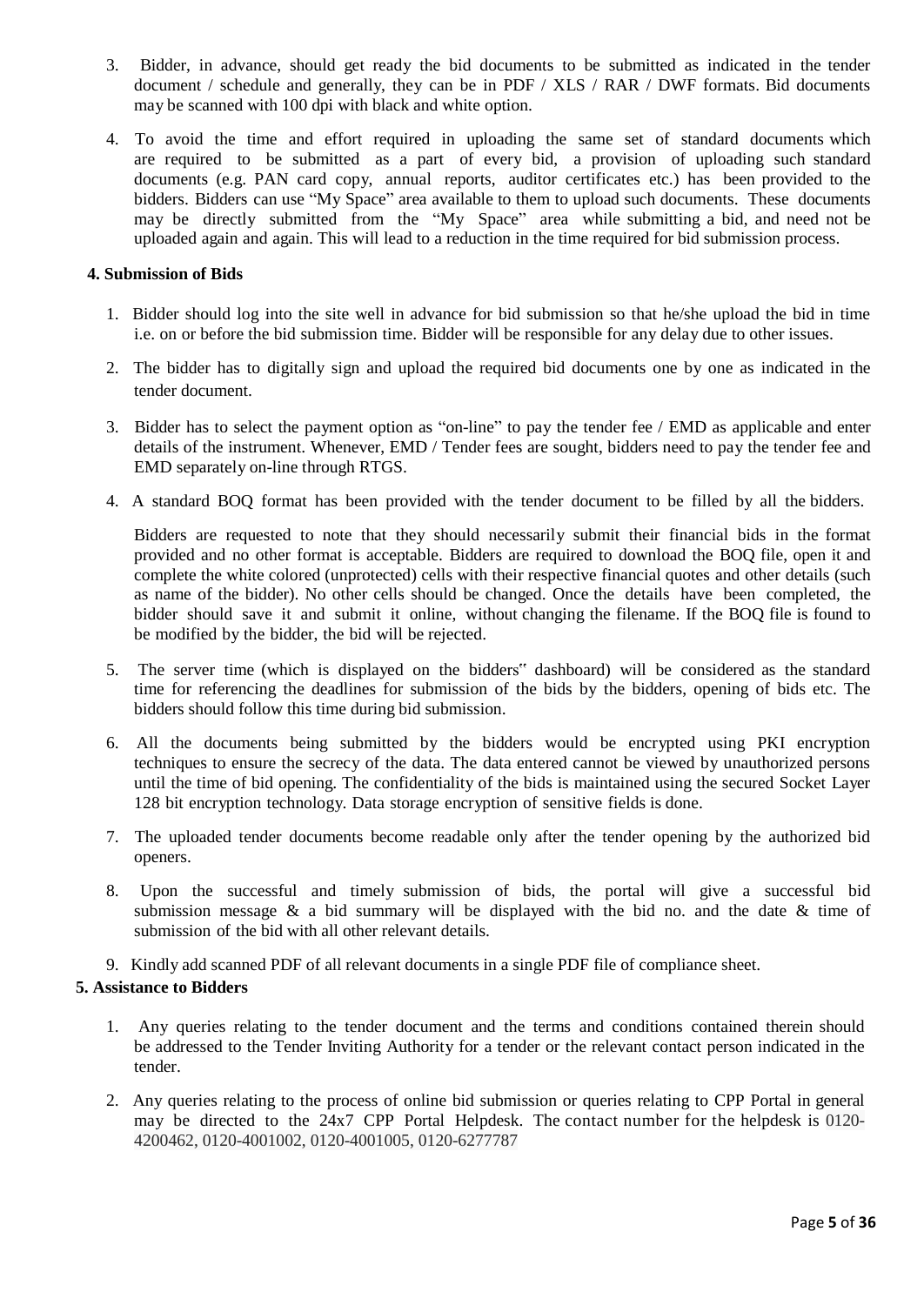#### **6. General Instructions to the Bidders**

- 1. The tenders will be received online through portal <http://eprocure.gov.in/eprocure/app> . In the Technical Bids, the bidders are required to upload all the documents in **.Pdf format**.
- 2. Possession of a Valid Class II/III Digital Signature Certificate (DSC) in the form of smart card/etoken in the company's name is a prerequisite for registration and participating in the bid submission activities through https://eprocure.gov.in/eprocure/app. Digital Signature Certificates can be obtained from the authorized certifying agencies, details of which are available in the web site https://eprocure.gov.in/eprocure/app under the link "Information about DSC".
- 3. Tenderer are advised to follow the instructions provided in the "Instructions to the Tenderer for the e-submission of the bids online through the Central Public Procurement Portal for e Procurement [at https://eprocure.gov.in/eprocure/app.](https://eprocure.gov.in/eprocure/app)

#### **SECTION 2: INSTRUCTIONS TO BIDDERS**

#### **A. Introduction**

#### **1. Cost of Bidding**

The Bidder shall bear all costs associated with the preparation and submission of its bid, and "the Purchaser", will in no case be responsible or liable for these costs, regardless of the conduct or outcome of the bidding process.

#### **B. The Bidding Documents**

#### **2. Cost of Bidding Documents**

The cost of bidding documents (₹ 5900/-) should be submitted in the form of Bank Draft/RTGS/NFET as per the details mentioned above. Further, the proof of payment must be uploaded with Technical Bid.

#### **3. Content of Bidding Documents**

- **3.1** The goods required, bidding procedures and contract terms are prescribed in the bidding documents. In addition to Invitation of Bids, the bidding documents include:
	- (a) Instructions for Online Bid Submission
	- (b) Instruction to Bidders (ITB);
	- (c) General Conditions of Contract (GCC);
	- (d) Special Conditions of Contract (SCC)
	- (e) Schedule of requirements;
	- (f) Tender form (technical bid).
	- (g) Tender form (financial bid).
- **3.2** The Bidder is expected to examine all instructions, forms, terms, and specifications in the bidding documents. Failure to furnish all information required by the bidding documents or submission of a bid not substantially responsive to the bidding documents in every respect will be at the Bidder's risk and may result in rejection of its bid.

#### **4. Amendment of Bidding Documents**

**4.1** At any time prior to the deadline for submission of bids, the Purchaser may, for any reason, whether at its own initiative or in response to a clarification requested by a prospective bidder, modify the bidding documents by amendment.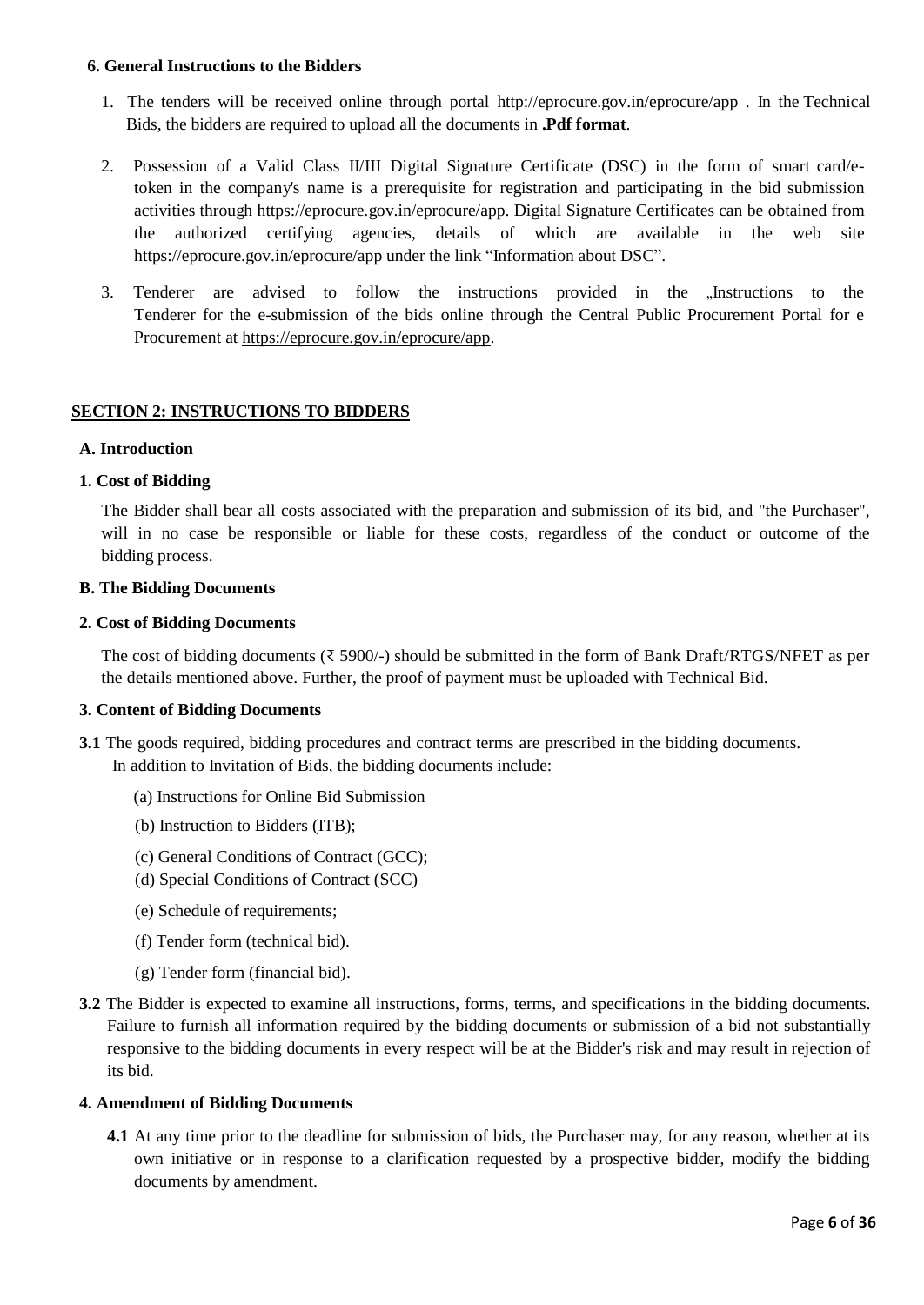- **4.2** All prospective bidders who have received the bidding documents will be notified of the amendment in writing, which will be binding on them.
- **4.3** In order to allow prospective bidders reasonable time within which to take the amendment into account in preparing their bids, the Purchaser, at its discretion, may extend the deadline for the submission of bids.

#### **C. Preparation of Bids**

#### **5. Language of Bid**

The bid prepared by the Bidder, as well as all correspondence and documents relating to the bid exchanged by the Bidder and the Purchaser shall be written in English language.

#### **6. Documents Comprising the Bid**

**6.1 Techno commercial un-priced bid and priced Bids:** The bids are to be submitted in two parts i.e. Techno commercial un-priced bid and priced Bids.

- **(a)** Techno commercial un-priced bid along with Earnest Money Deposit (submitted in the form of Bank Draft in favour of **Registrar, IIT (BHU)** payable at **Varanasi**) as shown in invitation to bids shall be submitted through CPP Portal. If the proof of payment of EMD is not received along with the technical bid, such bid will not be considered. The samples (if required) of all the items shown in the schedule of requirements of each tender should also accompany the techno commercial un- priced bid in a separate sealed envelope.
- **(b)** Priced bid.
- **6.2 Techno commercial un-priced bid:** The Techno commercial un-priced bid prepared by the bidder shall be provided in the following Model Response format:

#### **Model Response format**

- **(a)** Standing of each Bidder Manufacturer/Dealer and past experience in supply of the material (certificates to be enclosed), proof of manufacturing Unit/Dealership along with all the documents required for proving the credentials regarding the fulfillment of essential pre-bid criteria.
- **(b)** List of other Govt. Departments, Public Sector units and Central Autonomous Bodies for which the bidder is supplying material or having the similar type of contracts and a certificate regarding the satisfactory performance of the contract (In the Annexure -3 format).
- **(c)** Copy of the audited balance sheet of the vendor for the previous financial year indicating the turnover in supply of the relevant materials/service.
- **(d)** Details of Permanent Account Number and latest income tax clearance certificate.
- **(e)** Details of GST No. along with a copy of certificate to be attached.
- **(f)** Submission of samples if required, for all items indicated in the schedule of requirements. The make of items proposed to be supplied should be indicated in the format of the schedule of requirements and submitted along with the techno commercial un-priced bid without indicating the pricing components.
- **(g)** Willingness to execute all orders which are placed to meet emergency requirement on priority basis. The Bidder shall note that standards for workmanship, material and equipment, and references to brand names designated by the Purchaser in the schedule of requirements are intended to be descriptive only and not restrictive. The Bidder may substitute alternative standards, brand names and/or catalogue numbers in his bid, provided that it demonstrates to the Purchaser's satisfaction that the substitutions ensure substantial equivalence to those designated in the Technical Specifications.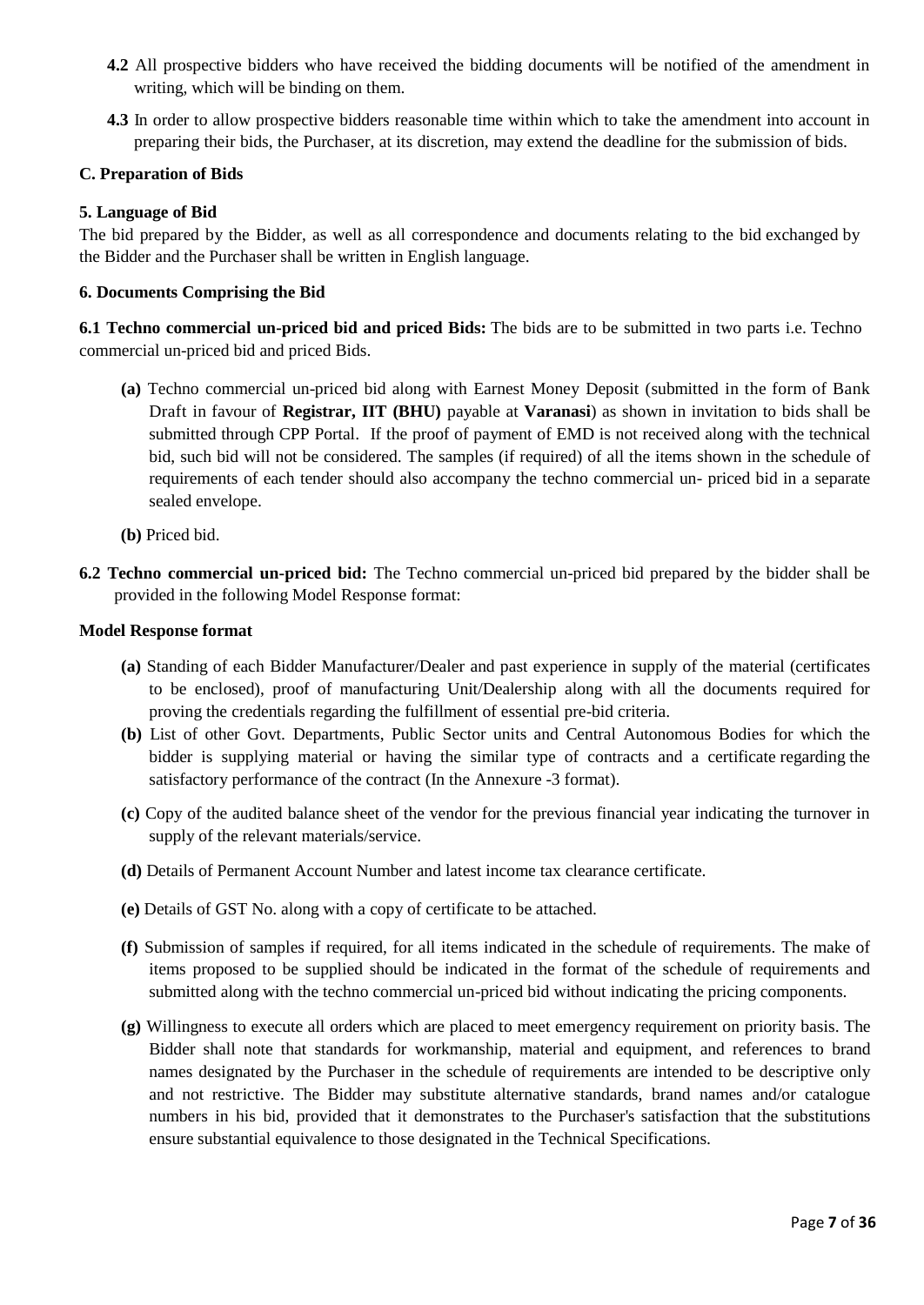#### **6.3 Price Bid**

The price bid shall comprise the techno commercial bid along with the price component indicating the Unit prices for each and every item indicated in the schedule of requirements (Annexure 1).

- **(a)** The prices quoted must be net per unit as shown in the Schedule and must include all charges for delivery at the designated stores i.e. FOR IIT (BHU), Varanasi
- **(b)** The rate must be stated for each item separately both in words and figures. If there is a discrepancy between the price quoted in word and figures the higher price quoted will be treated as final.
- **(c)** The price quoted by the tenderer should be exclusive of Custom Duty (in case of Import) and other taxes as applicable from time to time. The Institute will provide the valid exemption certificate as and when needed.
- **(d)** Quoted prices should be firm and inclusive of freight and forwarding charges, handling charges, loading and unloading charges, and insurance charges etc.
- **(e)** The prices once accepted by the Institute shall remain valid till the successful execution of the order and till supplies is fully effected and accepted or **12 months** from the date of acceptance of tender whichever is later. The Institute shall not entertain any increase in the rates during the period. However, in the event there is a reduction or increase in Government levy/duties during the period of execution of the order, the rates shall be suitably adjusted with effect from the date notifying the said reduction or increase in the Government levy/excise duty.

#### **7. Bid Prices**

- **7.1** The Bidder shall indicate on the Schedule of requirements (BOQ), the unit prices of the goods it proposes to supply under the Contract and enclose it with the priced bid.
- **7.2** Prices indicated on the Price Schedule shall be entered separately in the following manner:
- (i) The prices quoted must be net per unit as shown in the schedule of requirements and must include all charges for delivery at the designated stores.
- (ii) Any Indian duties, GST and other taxes which will be payable on the goods if this Contract is awarded;
- **7.3** Prices quoted by the Bidder shall be fixed during the Bidder's performance of the Contract and not subject to variation on any account.
- **7.4** The price should be quoted without custom duty, since IIT (BHU) is exempted from payment of custom duty being the premier Academic Institution. Necessary certificate will be issued on demand.

#### **8. Bid Currencies**

Prices shall be quoted in Indian Rupees and/or in other Currency available in given BOQ (for imports) only. The Institute may, at its discretion, arrive at approximate Rupee equivalent on the basis of exchange rate on the date of opening of price bid. The Institute shall refer the exchange rate as available on RBI reference rate archive on the date of Financial Bid opening for conversion of foreign currency into INR for comparison purpose.

#### **9. Period of Validity of Bids**

**9.1** Bids shall remain valid for **180** days after the date of bid opening prescribed by the Purchaser. A bid valid for a shorter period shall be rejected by the Purchaser as non-responsive.

**9.2** In exceptional circumstances, the Purchaser may solicit the Bidder's consent to an extension of the period of validity. The request and the responses thereto shall be made in writing. A Bidder may refuse the request without forfeiting its EMD. A Bidder granting the request will not be required nor permitted to modify the bid.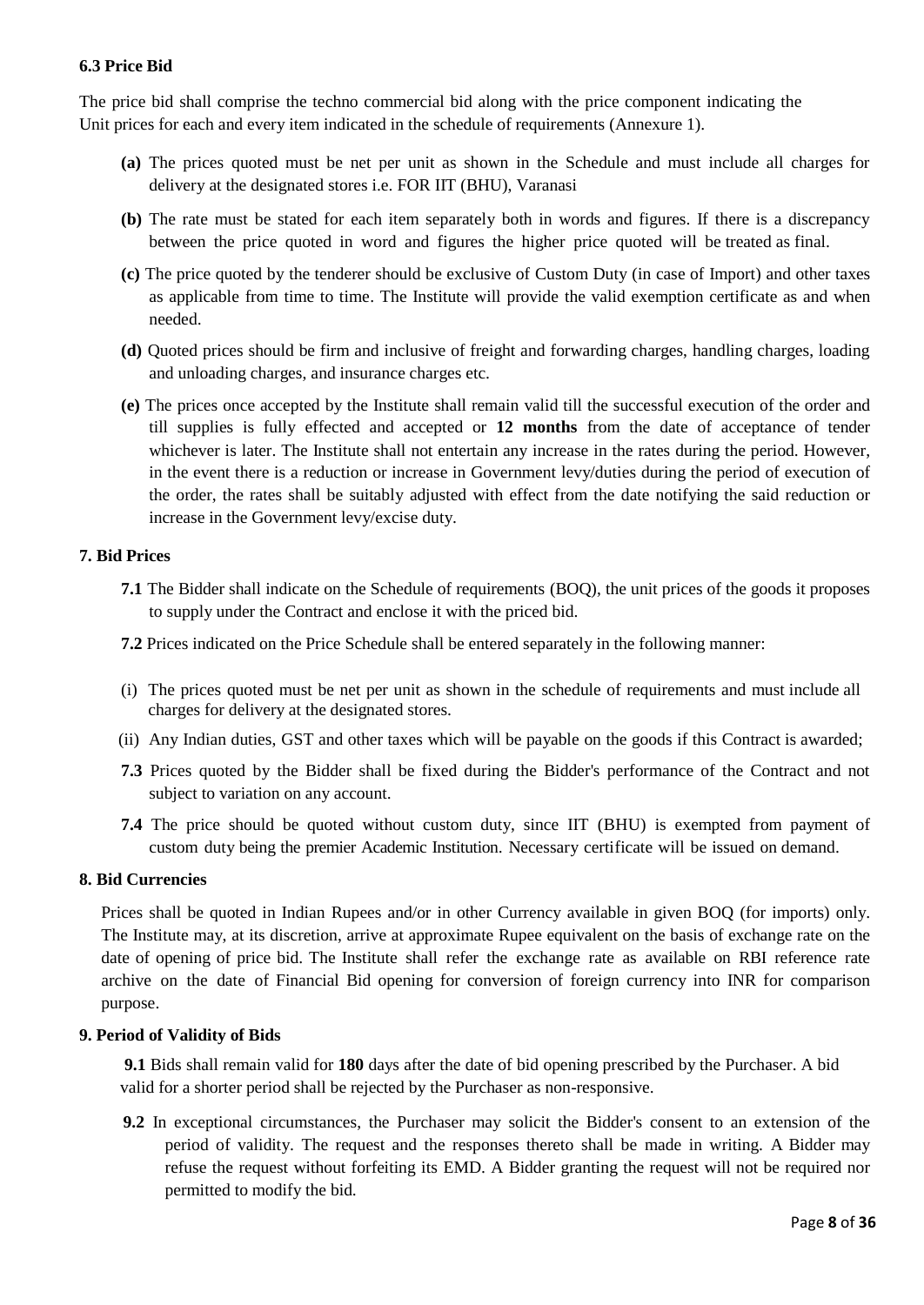**9.3** Bid evaluation will be based on the bid prices without taking into consideration the above modifications.

#### **D. Submission of Bids**

**10.** The tender has to be submitted ONLINE before the due date. The offers received after the due date and time will not be considered. **No manual bids will be considered**.

#### **11. Deadline for Submission of Bids**

- **11.1** Bids must be received by the Purchaser ONLINE not later than the time and date specified in the Invitation for Bids.
- **11.2** The Purchaser may, at his discretion, extend this deadline for submission of bids by amending the bid documents in which case all rights and obligations of the Purchaser and Bidders previously subject to the deadline will thereafter be subject to the deadline as extended.

#### **12. Late/Delayed Bids**

The offers received after the due date and time will not be considered.

#### **13. Modifications and Withdrawal of Bids**

- **13.1** The Bidder may modify or withdraw its bid after the ONLINE bid's submission, as per the provision of CPP Portal.
- **13.2** No bid may be modified subsequent to the deadline for submission of bids. No documents will be accepted in support of essential pre-bid criteria after the last date of submission of bids.
- **13.3** No bid may be withdrawn in the interval between the deadline for submission of bids and the expiry of the period of bid validity specified by the Bidder on the bid form. Withdrawal of a bid during this interval may result in the Bidder's forfeiture of its EMD.

#### **E. Bid Opening and Evaluation of Bids**

#### **14. Opening of Techno commercial un-priced Bids**

The purchaser will open all techno commercial un-priced bids in the first instance.

#### **15. Clarification of Bids**

- **15.1** During evaluation of the bids, the purchaser may, at its discretion, ask the Bidder for clarification of its bid. The request for clarification and the response shall be in writing and no change in price or substance of the bid shall be sought, offered or permitted.
- **15.2** No Bidder shall contact the purchaser on any matter relating to its bid from the time of the bid opening to the time the contract is awarded. If the Bidder wishes to bring additional information to the notice of the Institute it should be done in writing.
- **15.3** Any effort by a Bidder to influence the purchaser in its decisions on bid evaluation, bid comparison or contract award decisions may result in rejection of the Bidder's bid.

#### **16. Evaluation of Techno commercial un-priced Bid**

- **16.1** Prior to the detailed technical evaluation, the purchaser will determine the substantial responsiveness of each bid. A substantially responsive bid is one, which conforms to all the terms and conditions of the Bidding Documents without material deviations and meets all the essential pre-bid criteria. If any bidder does not meet the essential pre-bid criteria as laid down in the Instruction to Bidders, then his bid will be summarily rejected. No documents will be accepted in support of essential pre-bid criteria after the last date of submission of bids.
- **16.2** The purchaser will reject a bid determined as not substantially responsive.
- **16.3** The bidders may be called for discussion and may be allowed to modify their technical bids to suit the organization's requirement. The idea is to arrive at a threshold level of acceptability above which all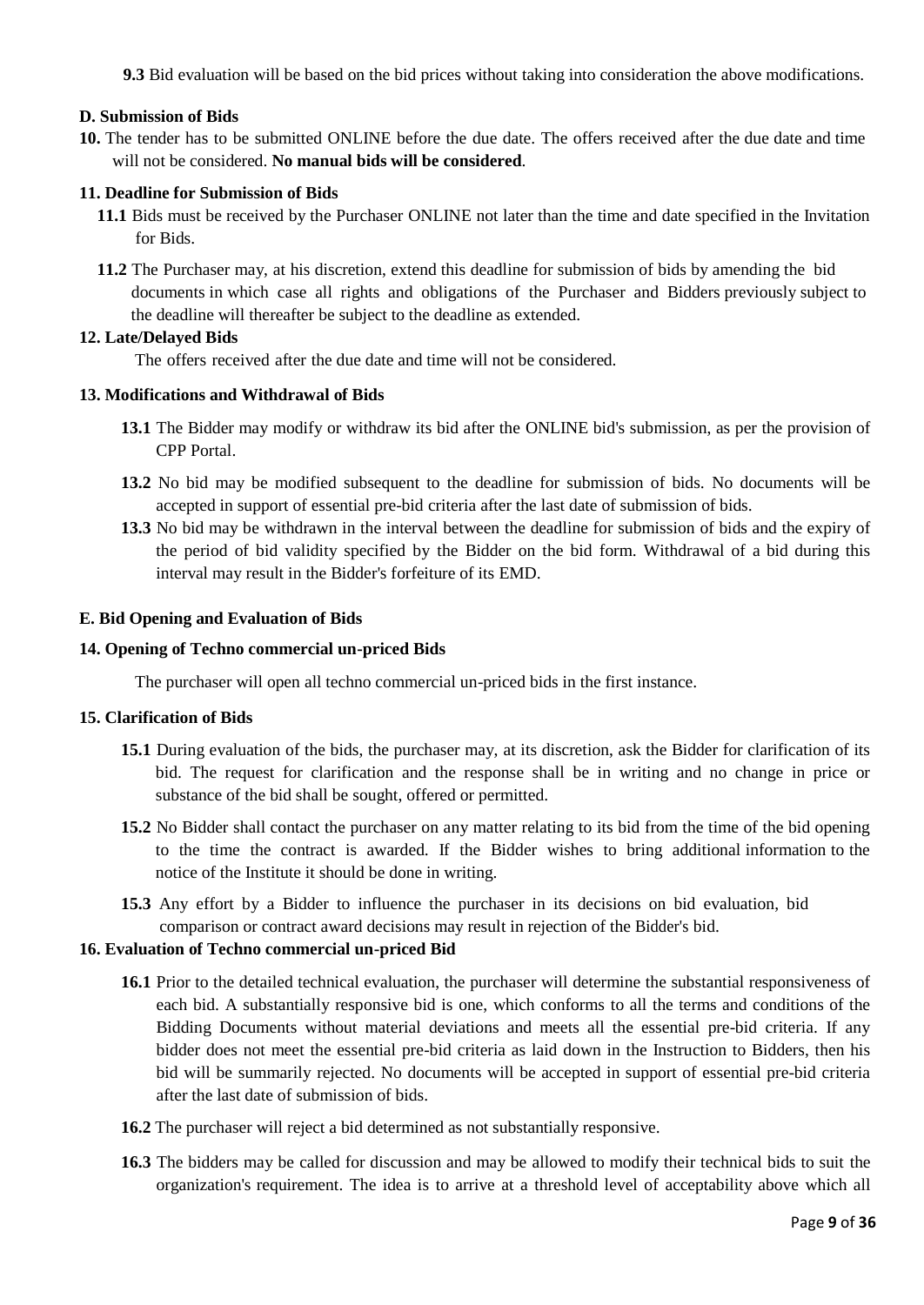the bidders shall be treated on par. Those whose technical specifications do not reach the threshold level of acceptability shall be rejected as technically unsuitable. The price bids of the bidders who finally emerge as technically acceptable shall be opened, evaluated and the contract awarded to the lowest evaluated bidder.

**16.4** The bidders short-listed by the purchaser based on meeting the essential pre-bid criteria and detailed evaluation regarding satisfying the technical criteria laid down in this tender document may be called for detailed discussions with a team selected for the purpose, at a specified date, time and venue, if needed.

#### **17. Opening of Priced Bids**

- **17.1** The Purchaser will open the Priced Bids of only those bidders who meet the essential pre-bid criteria and whose techno commercial un-priced bids have been found to be substantially responsive.
- **17.2** The priced Bids of the technically qualified bidders shall be opened by the tender committee.

#### **18. Evaluation and Comparison of priced Bids**

- **18.1** Arithmetical errors will be rectified on the following basis: If there is a discrepancy between words and figures, whichever is the higher of the two shall be taken as bid price. If the Vendor does not accept the correction of errors, its bid will be rejected
- **18.2** Bidders shall state their bid price for the payment schedule outlined in the Clause 14 of General Conditions of Contract. Bids will be evaluated on the basis of this base price**.** Bidders are, however, permitted to state an alternative payment schedule and indicate the reduction in bid price they wish to offer for such alternative payment schedule. The purchaser may consider the alternative payment schedule offered by the selected Bidder but it may not be binding on the purchaser**.**
- **18.3** The purchaser, at its option may ask some more bidders to match the rates of the lowest bidder for creating parallel suppliers.
- **18.4** The currency that shall be used for bid evaluation and comparison purposes to convert all bid prices expressed in various currencies into a single currency is: **Indian Rupees**
- **18.5** The source of exchange rate shall be: **Reserve Bank of India**.

**18.6** The date for the exchange rate shall be: **Date of opening of Financial Bids**.

#### **19. Purchasers right to accept any bid and to reject any bid or all bids**

The Purchaser reserves the right to accept or reject any bid, and to annul the bidding process and reject all bids at any time prior to award of Contract, without thereby incurring any liability to the affected Bidder or bidders or any obligation to inform the affected Bidder or bidders of the grounds for the Purchaser's action.

#### **20. Award Criteria**

Subject to Clause 19, the purchaser will award the Contract to the successful Bidder whose bid has been determined to be substantially responsive and has been determined as the best evaluated bid provided further that the Bidder is determined to be qualified to perform the Contract satisfactorily.

#### **21. Notification of Award**

Prior to the expiration of the period validity, the purchaser will notify the successful Bidder in writing by letter or by fax, to be confirmed in writing by speed post or hand delivered letter, that its bid has been accepted.

#### **22. Factors Affecting the Award of Supply**

- **22.1** The bidder should have its own Contract support facilities. The support facilities should be fully owned and managed by the bidder.
- **22.2** Conformity with the Request for Bid/Tender required and conditions.
- **22.3** The assessment based on the response to Model Response Outline.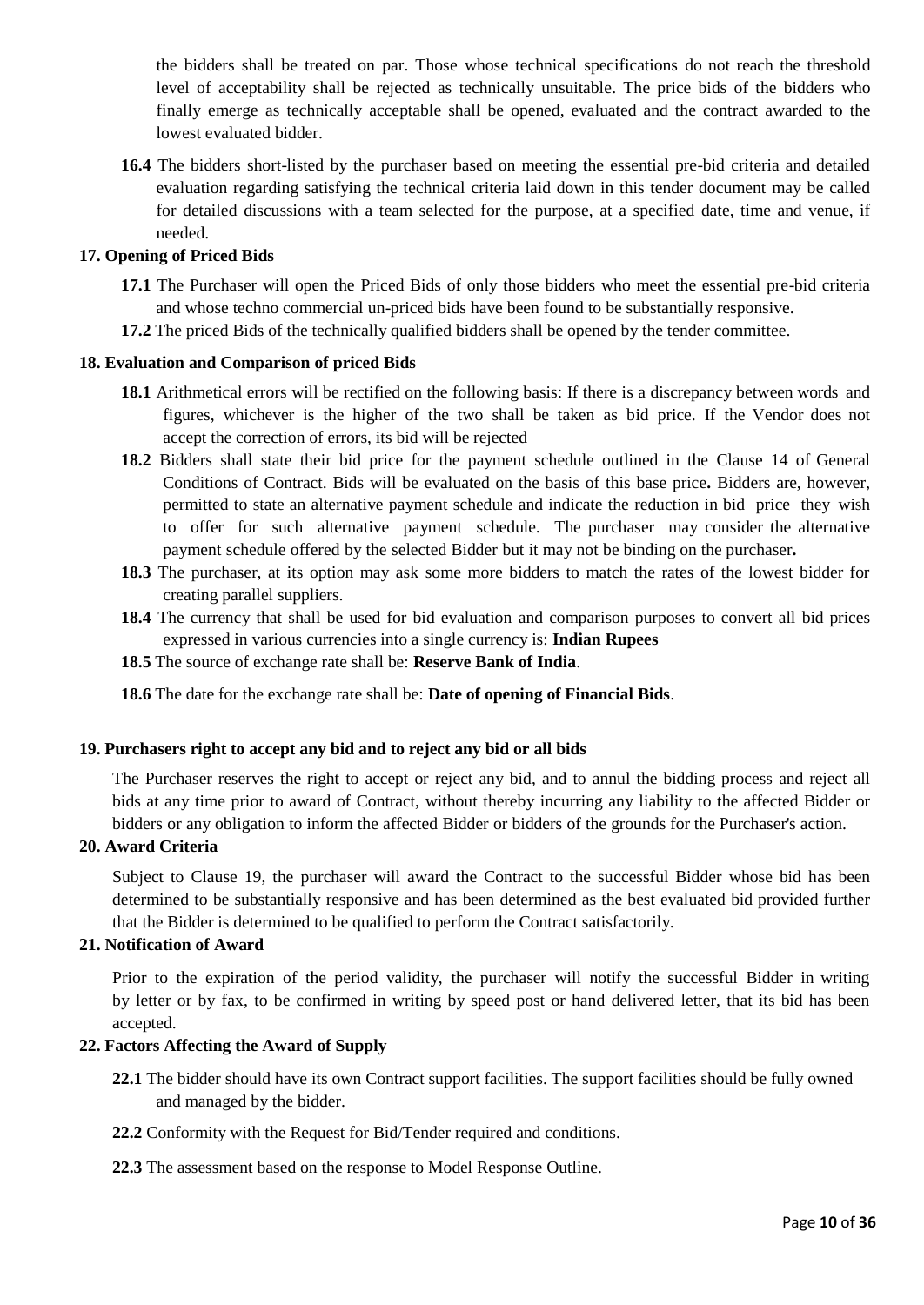- **22.4** The assessment of the capability of the bidder to meet the terms and conditions.
- **22.5** The bidders must have executed similar orders, for which the bidder is quoting, as indicated in clause 1 for Govt./Semi-Govt./Autonomous Organizations.
- **22.6** The cost and the discount offered, if any.

#### **23. Fall clause**

- **23.1** The price quoted by the supplier should not be higher than the maximum retail price, if any, for the stores and the same shall not be higher than the price usually charged by the supplier for stores of the same nature, class or description to any other purchaser.
- **23.2** The price charged for the stores supplied under the contract by the supplier shall in no event exceed the lowest price at which the supplier sells the stores of identical description to any other person during the period till performance of all supply orders placed during the currency of the contract is completed. If at any time during the period the supplier reduces the sale price of such stores or sells such stores to any other person including his dealers at a price lower than the price chargeable under the contract, he shall forthwith notify such reduction or sale to the purchaser and the price payable under the contract for these items of stores supplied after the date of coming into force of such reduction or sale shall stand correspondingly reduced.
- **23.3** If it is discovered that the supplier has contravened the above conditions, then without prejudice to any other action which might be taken against him, it shall be lawful for the purchaser to (a) revise the price at any stage so as to bring it in conformity with sub-clause(i) above, or (b) to terminate the contract and purchase the items of stores at the risk and cost of the supplier and in that event the provisions of Clause 28 of General Conditions of Contract shall, as far as possible, be applicable or recover the loss.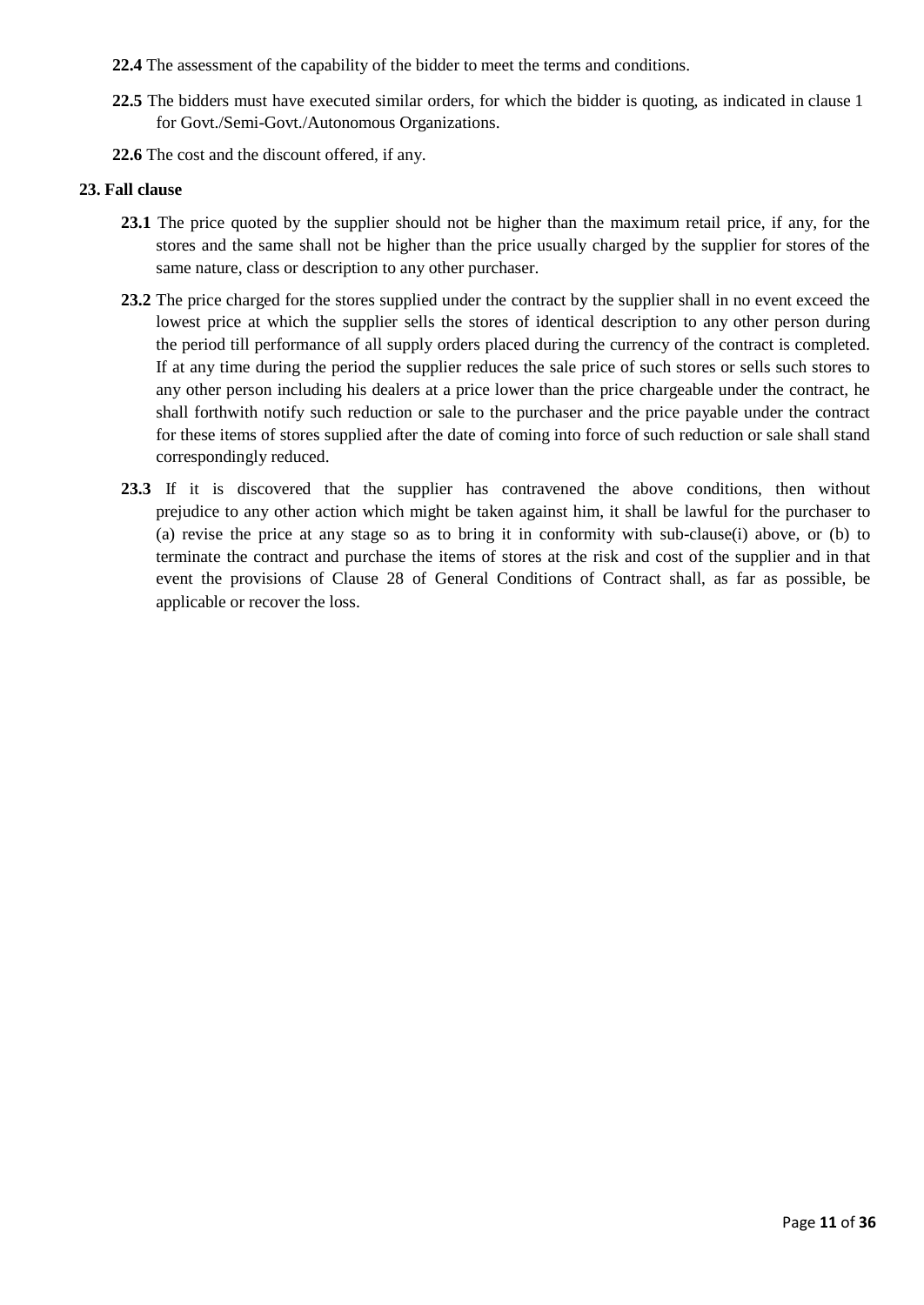## **SECTION 3 : GENERAL CONDITION OF CONTRACTS**

#### **1. Definitions**

In this Contract, the following terms shall be interpreted as indicated:

- (a) "The order" means the agreement entered into between the Purchaser and the Supplier including all the attachments and appendices and all documents incorporated as per notification of award.
- (b) "The Contract Price" means the price payable to the Supplier under the Contract for the full and proper performance of its contractual obligations;
- (c) "The Goods means all the items, which the Supplier is required to supply to the Purchaser under the Contract:
- (d) "Services" means services ancillary to the supply of the Goods, such as transportation and insurance, and any other incidental services training and other obligations of the Supplier covered under the Contract;
- (e) "GCC" mean the General Conditions of Contract contained in this section.
- (f) "The Purchaser" means the organization purchasing the Goods i.e. IIT (BHU), VARANASI.
- (g) "The Purchaser's country" is India.
- (h) "The Supplier" means the individual or firm supplying the Goods and Services under this Contract.
- (i) "Day" means calendar day.

#### **2. Application**

These General Conditions shall apply to the extent that they are not superseded by provisions in other parts of the Contract.

#### **3. Standards**

The Goods supplied under this Contract shall conform to the standards mentioned in the Technical Specifications, and, when no applicable standard is mentioned, to the authoritative standard appropriate to the Goods' country of origin and such standards shall be the latest issued by the concerned Institution.

#### **4. Use of Contract Documents and Information**

- **4.1** The Supplier shall not, without the Purchaser's prior written consent, disclose the Contract, or any provision thereof, or any specification, plan, drawing, pattern, sample or information furnished by or on behalf of the Purchaser in connection therewith, to any person other than a person employed by the Supplier in performance of the Contract. Disclosure to any such employed person shall be made in confidence and shall extend only so far as may be necessary for purposes of such performance.
- **4.2** The Supplier shall not, without the Purchaser's prior written consent, make use of any document or information except for purposes of performing the Contract.
- **4.3** Any document, other than the Contract itself, shall remain the property of the Purchaser and shall be returned (in all copies) to the Purchaser on completion of the Supplier's performance under the Contract if so required by the Purchaser.

#### **5. Patent Rights**

The Supplier shall indemnify the Purchaser against all third-party claims of infringement of patent, trademark or industrial design rights arising from use of the Goods or any part thereof in India.

#### **6. Submission of the bids.**

- **6.1** All bids complete in all respect must be submitted online on or before the Bid Closing date and time as mentioned on Critical Data Sheet. Tenders received without earnest money etc. shall be rejected.
- **6.2** Tender documents are available on IIT (BHU) website: **(**[https://www.iitbhu.ac.in/tenders\)](https://www.iitbhu.ac.in/tenders)or from Central Public Procurement Portal (CPPP) [https://eprocure.gov.in/eprocure/app.](https://eprocure.gov.in/eprocure/app)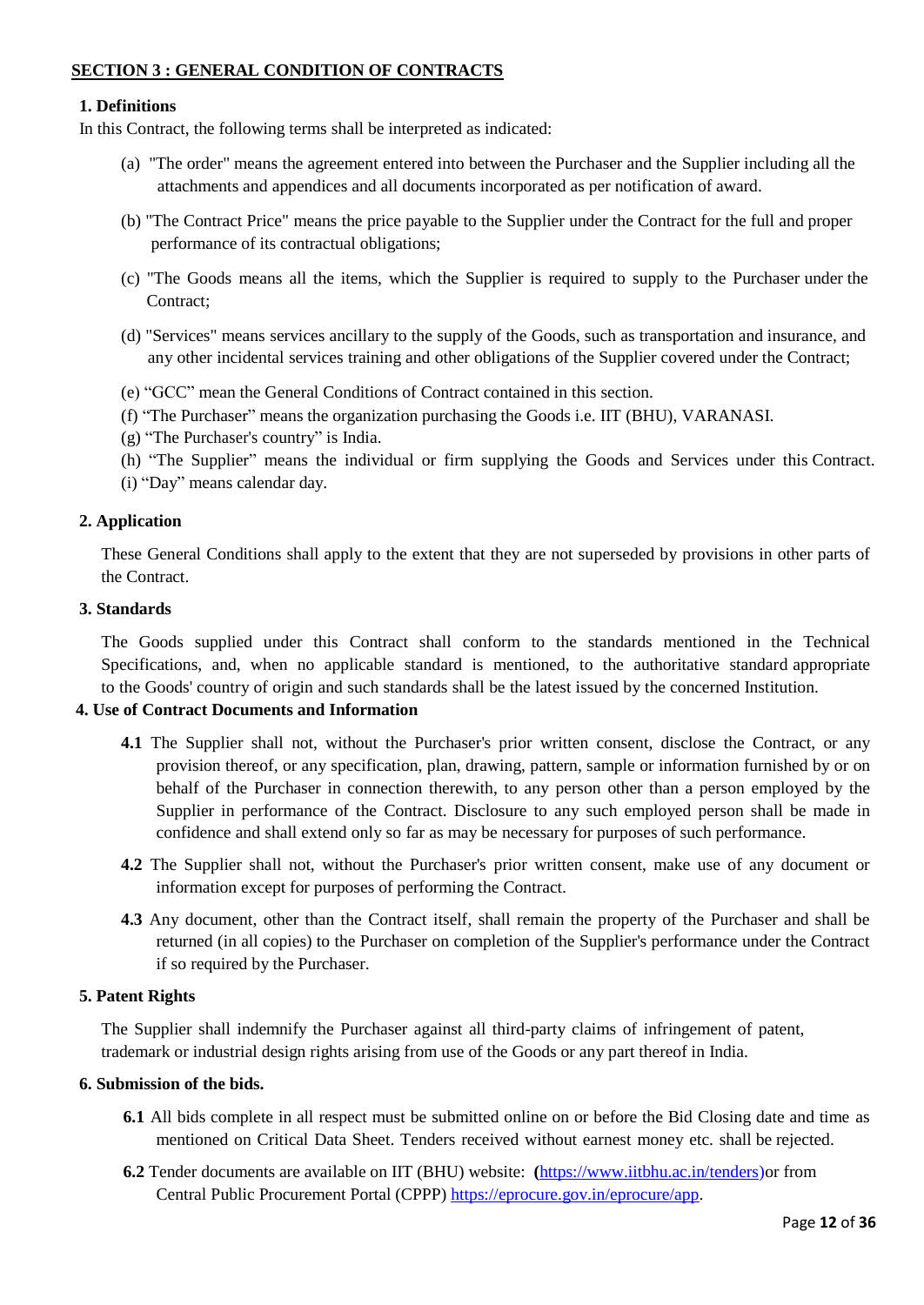**6.3** Interested bidders may submit their bid through Central Public Procurement Portal (CPPP) [https://eprocure.gov.in/eprocure/app.](https://eprocure.gov.in/eprocure/app)

#### **7. Inspections and Tests**

- **7.1** The Purchaser or its representative shall have the right to inspect and/or to test the Goods to confirm their conformity to the Contract specifications at no extra cost to the Purchaser.
- **7.2** The inspections and tests may be conducted on the premises of the Supplier or its subcontractor(s), at point of delivery and/or at the Goods final destination. If conducted on the premises of the Supplier or its subcontractor(s), all reasonable facilities and assistance, including access to drawings and production data shall be furnished to the inspectors at no charge to the Purchaser.
- **7.3** Should any inspected or tested Goods fail to conform to the specifications, the Purchaser may reject the goods and the Supplier shall either replace the rejected Goods or make alterations necessary to meet specification requirements free of cost to the Purchaser.
- **7.4** The Purchaser's right to inspect, test and, where necessary, reject the Goods after the Goods' arrival at Project Site shall in no way be limited or waived by reason of the Goods having previously been inspected, tested and passed by the Purchaser or its representative prior to the Goods shipment.
- **7.5** Nothing in GCC Clause 7 shall in any way release the Supplier from any warranty or other obligations under this Contract.

#### **8. Consequences of rejection**

If in the event the stores are rejected by the purchaser at the destination and the supplier fails to make satisfactory supplies within the stipulated period of delivery, the purchaser will be at liberty to:

- **(a)** Allow the supplier to resubmit the stores in replacement of those rejected, within a specified time without any extra cost to the purchaser or
- **(b)** Reject the material, which shall be final and binding on the contractor.
- **(c)** Procure the rejected materials of comparable quality from the open market/Govt. stores and the supplier shall be liable to pay the difference in price over the RC prices or get the amount adjusted from the outstanding bills of the supplier, if any or EMD.

#### **9. Packing**

- **9.1** The Supplier shall provide such packing of the Goods as is required to prevent their damage or deterioration during transit to their final destination as indicated in the Contract. The packing shall be sufficient to withstand, without limitation, rough handling during transit and exposure to extreme temperatures, salt and precipitation during transit and open storage. Packing case size and weights shall take into consideration, where appropriate, the remoteness of the Goods' final destination and the absence of heavy handling facilities at all points in transit.
- **9.2** The packing, marking and documentation within and outside the packages shall comply strictly with such special requirements as shall be provided for in the Contract including additional requirements, in any subsequent instructions ordered by the Purchaser.

#### **10. Delivery and Documents**

- **10.1** The Supplier shall make delivery of the Goods within **30 days** from the placement of purchase order in pursuance of the notification of award. The purchase order would be placed after assessing the requirements on quarterly basis. However, the supplier shall also arrange to execute all orders on priority basis which would be placed to meet any emergent requirements.
- **10.2** In case the purchaser decides to conclude parallel rate contracts, then the requirements would be split on different firms on equitable basis as per the discretion of the purchaser.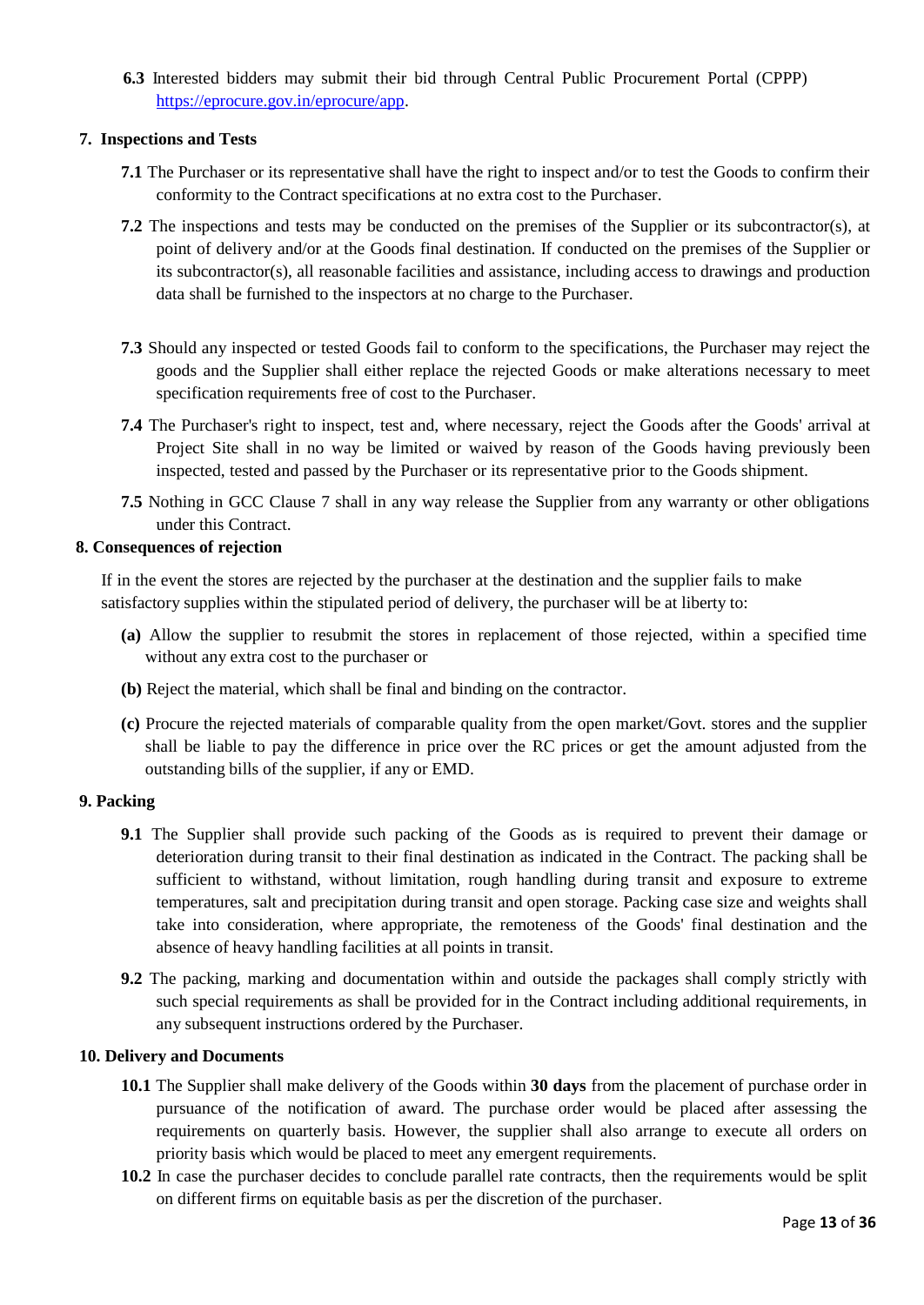**10.3** The delivery of Stores shall be affected at the premises of the Institute free of all delivery charges and within the stipulated time and as may be elucidated in the confirmed order, accompanied by a delivery challan No. extension of time for delivery of Stores shall normally be accorded.

The supplier shall mail the following documents to the purchaser with a copy to the insurance company:

- 1. 3 Copies of the Supplier invoice showing contract number, goods' description, quantity unit price, total amount;
- 2. Installation Certificate
- 3. Insurance Certificate if applicable;
- 4. Manufacturer's/Supplier's warranty certificate;
- 5. Inspection Certificate issued by the nominated inspection agency, if any
- 6. Supplier's factory inspection report; and
- 7. Certificate of Origin (if possible by the beneficiary)

8. The above documents should be received by the Purchaser before arrival of the Goods (except where the Goods have been delivered directly to the Consignee with all documents) and, if not received, the Supplier will be responsible for any consequent expenses.

**Time and date of delivery – the essence of the contract:** The time for and the date of delivery of the stores stipulated shall be deemed to be of the essence of the contract and delivery must be completed no later than the date(s) specified.

#### **11. Insurance**

The Goods supplied under the Contract shall be fully insured in Indian Rupees against loss or damage incidental to manufacture or acquisition, transportation, storage and delivery. The insurance shall be obtained by the suppliers in an amount equal to 110% of the value of the goods from "warehouse to warehouse" (final destinations) on "all risks" basis including war risks and strikes.

#### **12. Transportation**

Where the Supplier is required under the Contract to transport the Goods within India defined as Project site, transport to such place of destination in India including insurance, as shall be specified in the Contract, shall be arranged by the Supplier, and the related cost shall be included in the contract Price.

#### **13. Warranty**

- **13.1** The Supplier warrants that the Goods supplied under this Contract are new, unused, of the most recent or current models and that they incorporate all recent improvements in design and materials unless provided otherwise in the Contract. The Supplier further warrants that all Goods supplied under this Contract shall have no defect arising from design, materials or workmanship or from any act or omission of the Supplier that may develop under normal use of the supplied Goods in the conditions prevailing in India.
- **13.2** This warranty shall remain valid for at least **36 months** (or as specified) after the Goods or any portion thereof as the case may be, have been delivered to and accepted at the final destination indicated in the Contract, unless specified otherwise.
- **13.3** The Purchaser shall promptly notify the Supplier in writing of any claims arising under this warranty.
- **13.4** Upon receipt of such notice, the Supplier shall with all reasonable speed, repair or replace the defective Goods or parts thereof, without any extra cost to the Purchaser.
- **13.5** If the Supplier, having been notified, fails to remedy the defect(s) within a reasonable period, the Purchaser may proceed to take such remedial action as may be necessary, at the Supplier's risk and expense and without prejudice to any other rights which the Purchaser may have against the Supplier under the Contract.

#### **14. Payment**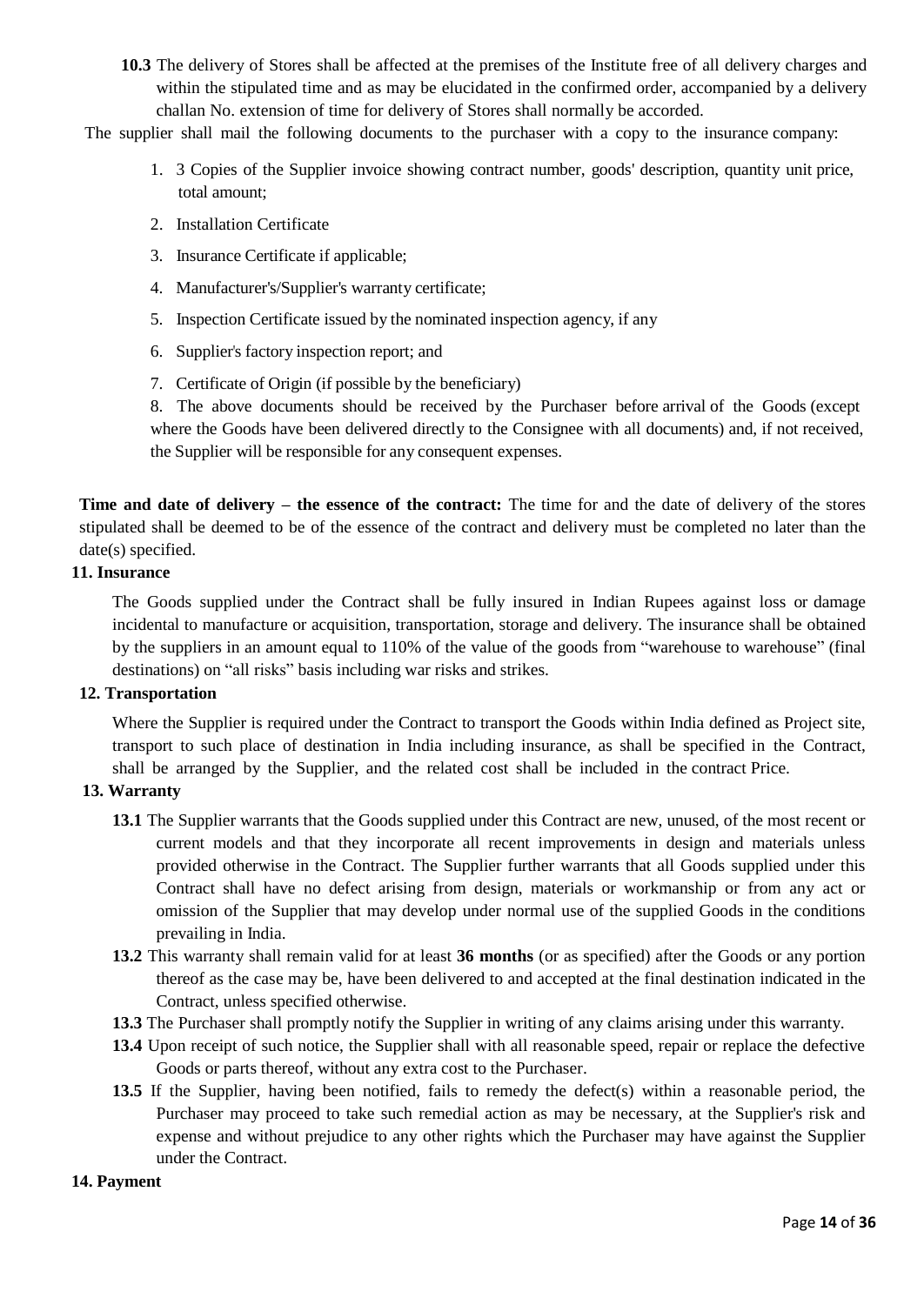**14.1** Payment will be mode 90% by Bill Basis or by letter of credit i.e. 90% payment against shipment and rest 10% on successful installation and submission of PBG after satisfactory installation and submission of PBG@5% of order value valid for period of 60 days beyond all warranty obligations.

#### **Or**

## The payment shall be made **100% payment against Supply, Installation and Commissioning and submission of satisfactory PBG.**

**14.2** The Supplier's request(s) for payment shall be made to the Purchaser in writing, accompanied by an invoice describing, as appropriate, the Goods delivered and the Services performed, and by documents, submitted pursuant to GCC Clause 10, and upon fulfillment of other obligations stipulated in the contract.

#### **15. Prices**

Prices charged by the Supplier for Goods delivered and Services performed under the Contract shall not vary from the prices quoted by the Supplier in his bid. The price should be quoted without custom duty, since IIT (BHU) is exempted from payment of custom duty. Necessary certificate will be issued on demand.

#### **16. Change Orders**

- **16.1** The Purchaser may at any time, by written order given to the Supplier, make changes within the general scope of the Contract in any one or more of the following:
	- (a) Drawings, designs, or specifications, where Goods to be furnished under the Contract are to be specifically manufactured for the Purchaser;
	- (b) The method of shipping or packing; (c)
	- The place of delivery; and/or
	- (d) The services to be provided by the Supplier.
- **16.2** If any such change causes an increase or decrease in the cost of, or the time required for, the Supplier's performance of any provisions under the Contract, an equitable adjustment shall be made in the Contract Price or delivery schedule, or both, and the Contract shall accordingly be amended. Any claims by the Supplier for adjustment under this clause must be asserted within thirty (30) days from the date of the Supplier's receipt of the Purchaser's change order.

#### **17. Contract Amendments**

Subject to GCC Clause 16, no variation in or modification of the terms of the Contract shall be made except by written amendment signed by the parties.

#### **18. Assignment**

The Supplier shall not assign, in whole or in part, its obligations to perform under the Contract, except with the Purchaser's prior written consent.

#### **19. Subcontracts**

The Supplier shall notify the Purchaser in writing of all subcontracts awarded under this Contract if not already specified in the bid. Such notification, in his original bid or later, shall not relieve the Supplier from any liability or obligation under the Contract.

### **20. Delays in the Supplier's Performance**

- **20.1** Delivery of the Goods and performance of the Services shall be made by the Supplier in accordance with the time schedule specified by the Purchaser as per GCC clause 10.
- 20.2 If at any time during performance of the Contract, the Supplier or its sub-contractor(s) should encounter conditions impeding timely delivery of the Goods and performance of Services, the Supplier shall promptly notify the Purchaser in writing of the fact of the delay, it's likely duration and its cause(s). As soon as practicable after receipt of the Supplier's notice, the Purchaser shall evaluate the situation and may, at its discretion, extend the Supplier's time for performance with or without liquidated damages, in which case the extension shall be ratified by the parties by amendment of the Contract.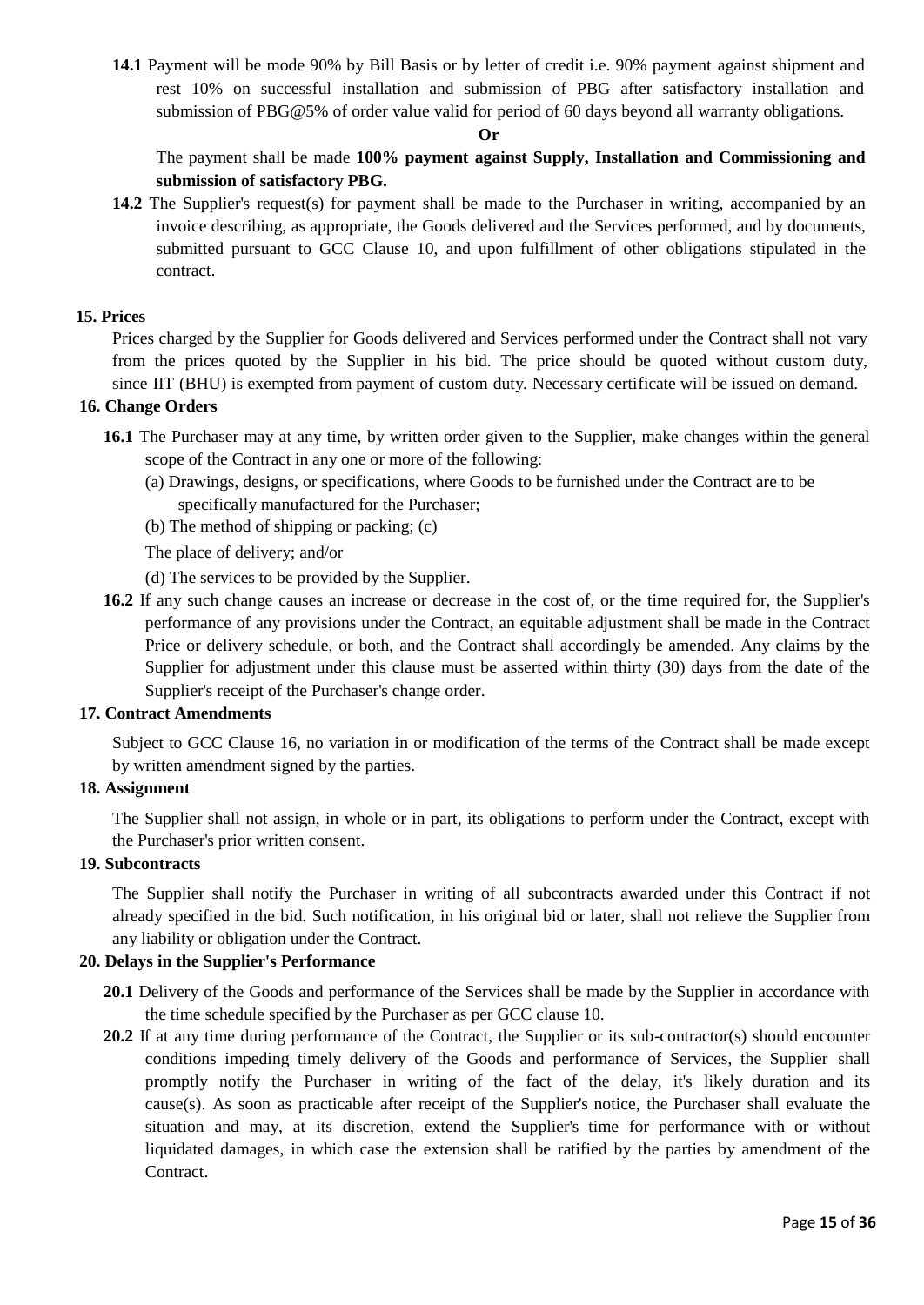**20.3** Except as provided under GCC Clause 23, a delay by the Supplier in the performance of its delivery obligations shall render the Supplier liable to the imposition of penalty pursuant to GCC Clause 21, unless an extension of time is agreed upon pursuant to GCC Clause 20.2 without the application of liquidated damages.

#### **21. Penalty**

Subject to GCC Clause 23, if the Supplier fails to deliver any or all of the Goods or to perform the Services within the period(s) specified in the Contract, the Purchaser shall, without prejudice to its other remedies under the Contract, deduct from the Contract Price, as penalty, a sum equivalent to1% per week and the maximum deduction is 10% of the contract price of the delivered price of the delayed Goods or unperformed Services for each week or part thereof of delay until actual delivery or performance. Once the maximum is reached, the Purchaser may consider termination of the Contract pursuant to GCC Clause 22.

#### **22. Termination for Default**

- **22.1** The Purchaser may, without prejudice to any other remedy for breach of contract, by written notice of default sent to the Supplier, terminate the Contract in whole or part:
	- (a) If the Supplier fails to deliver any or all of the Goods within the period(s) specified in the purchase order, or within any extension thereof granted by the Purchaser pursuant to GCC Clause 20; or
	- (b) If the Supplier fails to perform any other obligation(s) under the Contract.
	- (c) If the Supplier, in the judgment of the Purchaser has engaged in corrupt or fraudulent practices in competing for or in executing the Contract.

For the purpose of this Clause:

"Corrupt practice" means the offering, giving, receiving or soliciting of anyt hing of value to influence the action of a public official in the procurement process or in contract execution.

"Fraudulent practice: a misrepresentation of facts in order to influence a procurement process or the execution of a contract to the detriment of the Borrower, and includes collusive practice among Bidders (prior to or after bid submission) designed to establish bid prices at artificial non- competitive levels and to deprive the Borrower of the benefits of free and open competition;"

**22.2** In the event the Purchaser terminates the Contract in whole or in part, pursuant to GCC Clause 22.1, the Purchaser may procure, upon such terms and in such manner as it deems appropriate, Goods or Services similar to those undelivered, and the Supplier shall be liable to the Purchaser for any excess costs for such similar Goods or Services. However, the Supplier shall continue the performance of the Contract to the extent not terminated.

#### **23. Force Majeure**

- **23.1** Notwithstanding the provisions of GCC Clauses 20 & 21, the Supplier shall not be liable for imposition of liquidated damages or termination for default, if and to the extent that, its delay in performance or other failure to perform its obligations under the Contract is the result of an event of Force Majeure.
- **23.2** For purposes of this Clause, "Force Majeure" means an event beyond the control of the Supplier and not involving the Supplier's fault or negligence and not foreseeable. Such events may include, but are not limited to, acts of the Purchaser either in its sovereign or contractual capacity, wars or revolutions, fires, floods, epidemics, quarantine restrictions and freight embargoes.
- **23.3** If a Force Majeure situation arises, the Supplier shall promptly notify the Purchaser in writing of such conditions and the cause thereof. Unless otherwise directed by the Purchaser in writing, the Supplier shall continue to perform its obligations under the Contract as far as is reasonably practical, and shall seek all reasonable alternative means for performance not prevented by the Force Majeure event.

#### **24. Termination for Insolvency**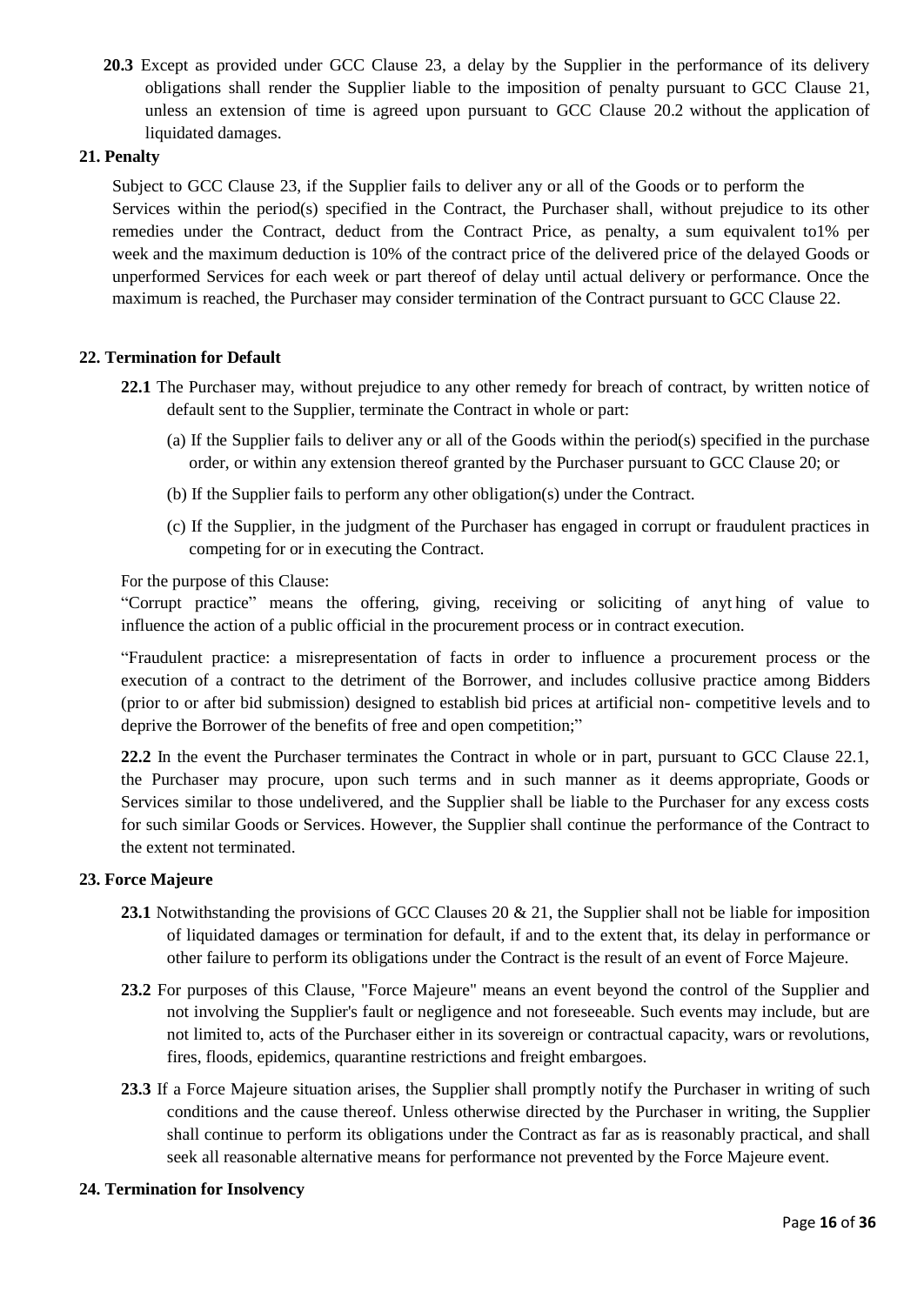The Purchaser may at any time terminate the Contract by giving written notice to the Supplier, if the Supplier becomes bankrupt or otherwise insolvent. In this event, termination will be without Compensation to the Supplier provided that such termination will not prejudice or affect any right of action or remedy, which has accrued or will accrue thereafter to the Purchaser.

#### **25. Termination for Convenience**

- **25.1** The Purchaser, by written notice sent to the Supplier, may terminate the Contract, in whole or in part, at any time for its convenience. The notice of termination shall specify that termination is for the Purchaser's convenience, the extent to which performance of the Supplier under the Contract is terminated, and the date upon which such termination becomes effective.
- **25.2** The Goods that are complete and ready for shipment within 30 days after the Supplier's receipt of notice of termination shall be accepted by the Purchaser at the Contract terms and prices.

#### **26. Resolution of Disputes**

- **26.1** The Purchaser and the supplier shall make every effort to resolve amicably by direct informal negotiation any disagreement or dispute arising between them under or in connection with the Contract.
- **26.2** If, after thirty (30) days from the commencement of such informal negotiations, the Purchaser and the Supplier have been unable to resolve amicably a Contract dispute, either party may require that the dispute be referred for resolution to the formal mechanisms as specified below. These mechanisms may include, but are not limited to, conciliation mediated by a third party, adjudication in an agreed national or international forum, and national or international arbitration.
- **26.3** In case of Dispute or difference arising between the Purchaser and a supplier relating to any matter arising out of or connected with this agreement, such disputes or difference shall be settled in accordance with the Arbitration and Conciliation Act, 1996 as amended from time to time.

#### **27. Governing Language**

The contract shall be written in English language. Subject to GCC Clause 28, English language version of the Contract shall govern its interpretation. All correspondence and other documents pertaining to the Contract which are exchanged by the parties shall be written in the same language.

#### **28. Applicable Law**

- **28.1** The contract shall be governed by the Law of Contract for the time being in force.
- **28.2** Irrespective of the place of delivery, the place of performance or place of payment under the contract, the contract shall be deemed to have been made at the place from which the acceptance of tender has been issued.
- **28.3** Jurisdiction of Courts: The courts of the place from where the acceptance of tender has been issued shall alone have jurisdiction to decide any dispute arising out of or in respect of this contract.
- **28.4** One month notice will be given by either party for termination of Contract during the tenure of Contract for breach of Clause or otherwise.

#### **29. Performance Security:**

(i) Successful bidder have to furnish **10%** of the order value as a performance security in the shape of Fixed Deposit Receipt / Bank Guarantee in favour of the Registrar, Indian Institute of Technology (BHU) valid for a period of 60 days beyond the end of all warranty period / obligations (i.e. must valid for 38 months). Fixed Deposit Receipt / Bank Guarantee should be issued from a schedule bank in India.

(ii) Earnest Money Deposit will be refunded to the successful bidder on receipt of Performance Security.

## **30. Supplier Integrity**

The Supplier is responsible for and obliged to conduct all contracted activities in accordance with the Contract using state of the art methods and economic principles and exercising all means available to achieve the performance specified in the contract.

#### **The Institute Reserves The Right To:**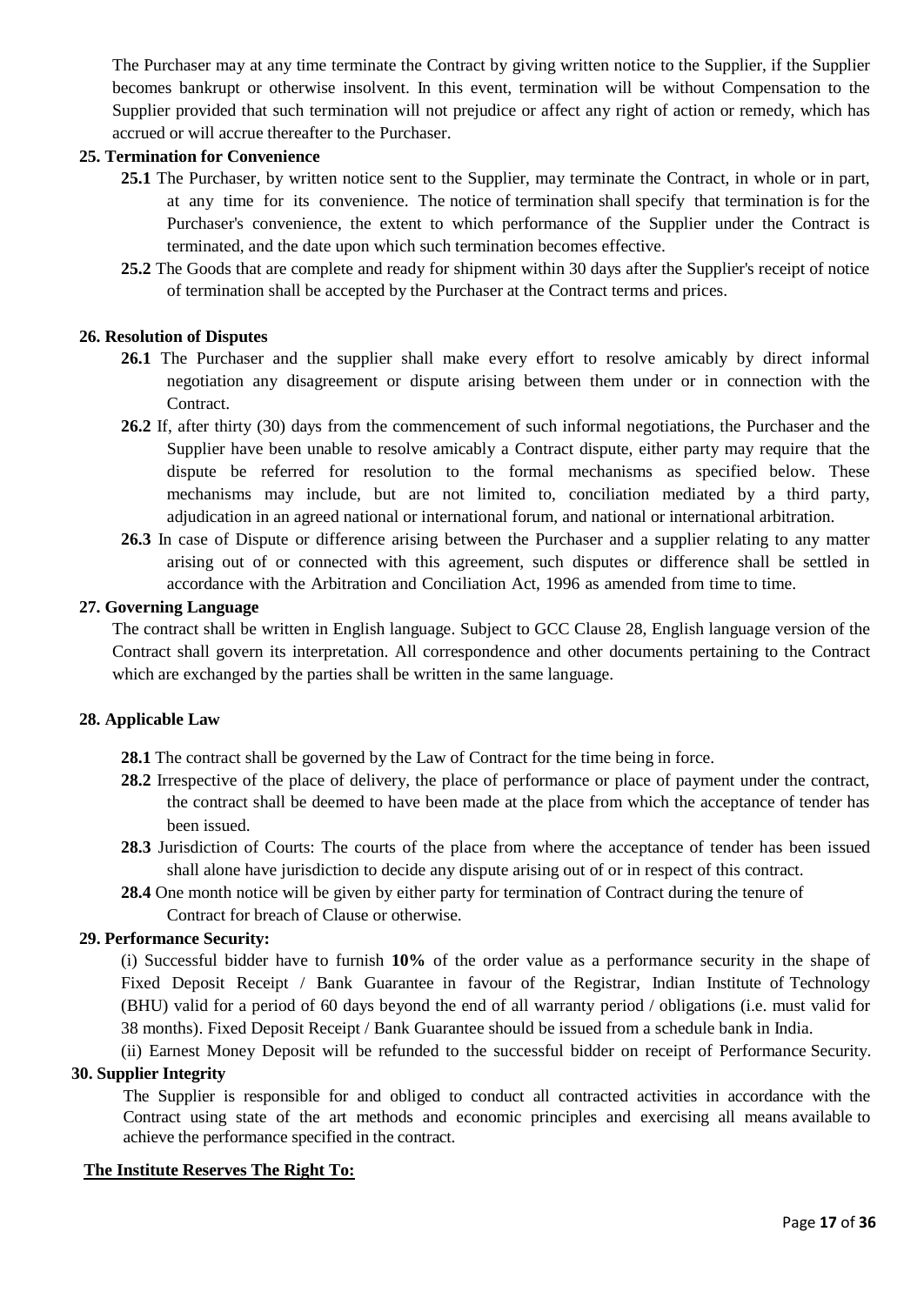- **i.** Increase or decrease the quantity of the item(s) as per requirement.
- **ii.** Reject the quotation in absence of not furnishing the documentary evidence in respect of Trade Tax Registration (G.S.T), Income Tax and Trade Tax clearance certificates together with the performance of supplies in various branches/institutions.
- **iii.** Reject the quotation in the event of non-furnishing the authentic documentary evidence in respect of Testing reports / Performance report of the concerned Govt. Organization / Institutions about the products being manufactured and marketed. The performance test of the product can be conducted at Institute level also for which charge will have to be borne by the suppliers.
- **iv.** Reject the supplies already made, if not found up to the mark. Thorough checking may be adopted to test the correctness of the supply. In such an event further action may call to conform or discard the supply.
- **v.** To reject any addition/alteration in respect of local dealerships intimated by the Principals after consideration of the case by the committee appointed by the Institute for the purpose.
- **vi.** The Purchaser may, without prejudice to any other remedy for breach of contract, by written notice of default sent to the Supplier, terminate the Contract in whole or part:
	- (a) If the Supplier fails to deliver any or all of the Goods within the period(s) specified in the purchase order, or within any extension thereof granted by the Purchaser.
	- (b) If the Supplier fails to perform any other obligation(s) under the Contract.
	- (c) If the Supplier, in the judgment of the Purchaser has engaged in corrupt or fraudulent practices in competing for or in executing the Contract.

"For the purpose of this Clause:

"Corrupt practice" means the offering, giving, receiving or soliciting of anything of value to influence the

action of a public official in the procurement process or in contract execution.

"Fraudulent practice: a misrepresentation of facts in order to influence a procurement process or the execution of a contract to the detriment of the Borrower, and includes collusive practice among Bidders (prior to or after bid submission) designed to establish bid prices at artificial non-competitive levels and to deprive the Borrower of the benefits of free and open competition;"

To reject any or all the offers without assigning any reasons thereof.

All disputes are subject to *"Varanasi Jurisdiction"* only.

The decisions of the Institute in all respect shall be final and binding on all. Kindly note that we attach great significance to the list of the organizations of repute where a firm is on rate contract, therefore please enclose certified photocopies of the rate contract.

Please ensure that your offer is complete in all respect as no further clarifications shall be sought from you and reaches us within the last date mentioned above. **The Institute shall not be responsible for any delay etc.**

Please mention our reference number and due date on the sealed envelope, otherwise your quotation may not be entertained.

A checklist (list documents to be attached) with proper signature, seal and date should be enclosed with tender document for verification; otherwise the proposal will not be entertained.

*...........................*

*Indian Institute of Technology, (Banaras Hindu University)*

NOTE: 1- *While arranging the Tender Documents, check list should be placed on TOP.*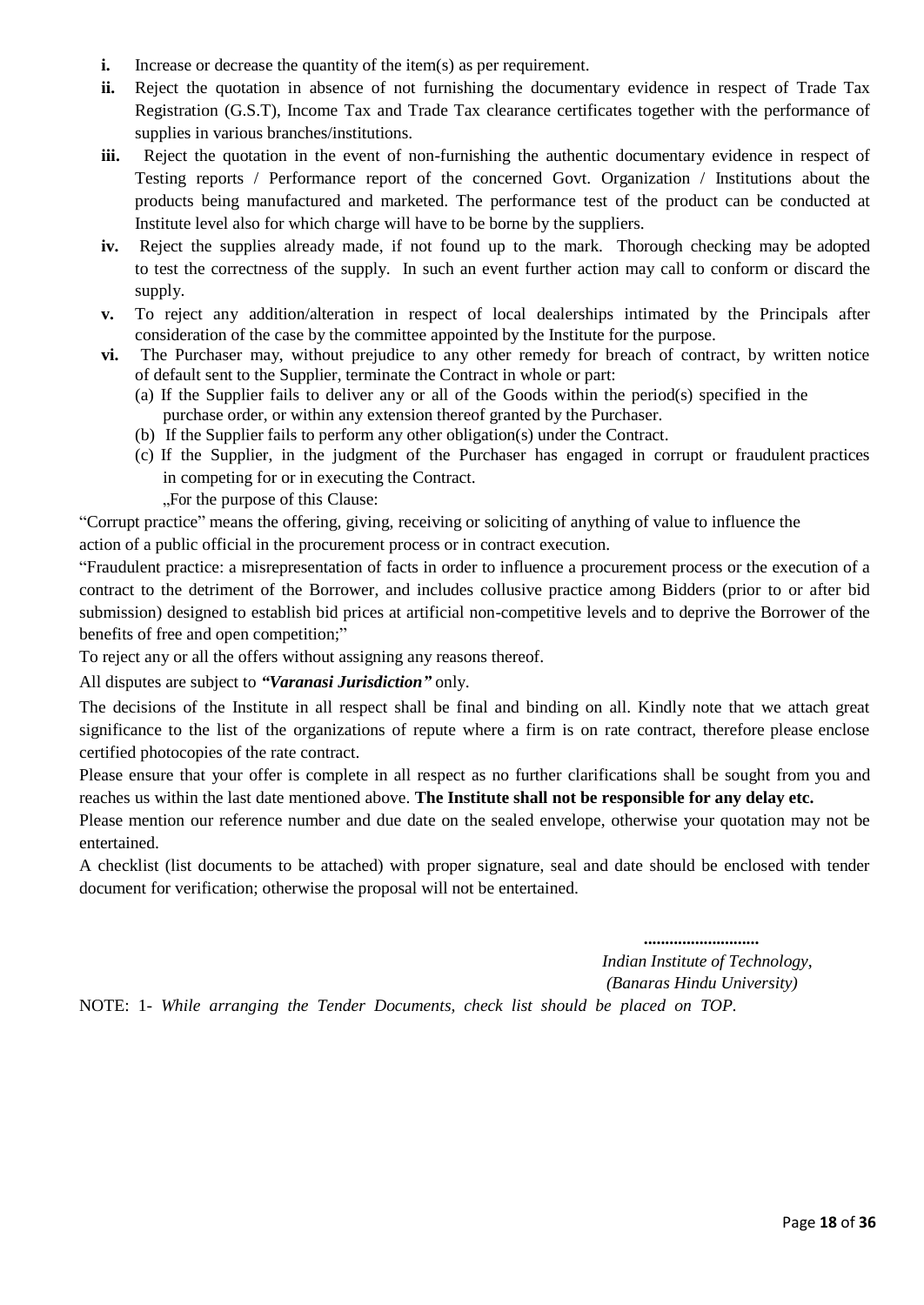#### **SECTION 4: SPECIAL CONDITIONS OF CONTRACT**

**1. The bidder must have executed similar nature of works in the last 5 years in any IITs/ NITs/Govt. Office/PSU/University/Autonomous Body with order value of at least Rs. 2 Crore each.**

**I. User List**: Provide users for last 5 years with contact person name, address, phone, and email IDs.

- **II.** The Tender should be enclosed with proper certifications like **Authorization Certificate and Proprietary Certificate** in case of Proprietary items.
- **III.** Pre-installation site preparation/inspection requirements to be indicated and specified along with the bid.
- **IV.** Warranty period to be clearly mentioned and should begin from the date of installation. Annual Maintenance Contract Charges should be clearly mentioned after warranty period.

#### **NOTE: THE BID OF THOSE BIDDERS WHO FAILS TO COMPLY THE ABOVE ESSENTIALCRITERIA WILL NOT BE CONSIDERED FOR TECHNICAL EVALUATION.**

#### **2. Documents Comprising the Bid**

The tender/Bid shall be submitted online in two parts, viz., Technical Bid and Commercial Bid.

#### **I. Technical Bid**

The following documents are to be scanned and uploaded as part of the Technical Bid as per the tender document:

- (a) Scanned copy of Tender Forms (Techno Commercial Un-Priced Bid), Declaration Bidder's Information Form, and Tender Acceptance Letter;
- (b) Scanned copy of proof for submission of Tender Document Fee/ Earnest Money Deposit etc.;
- (c) Scanned copy of quoted product brochure
- (d) Scanned copy of
	- (i) Documentary evidence, that the Goods and Related Services to be supplied by the Bidder are of eligible origin and
	- (ii) Conform to the Bidding Documents, and
	- (iii) Any other document required as per the tender;
- (e) Scanned copy of Technical Compliance Sheet (Annexure 2)

#### **II. Commercial Bid**

The commercial bid comprises of :

- (i) Scanned copy of Tender Form (Price Bid).
- (ii) Price bid in the form of **BOQ.xls.**

The Price bid format is provided as BOQ.xls along with this Tender Document at [http://eprocure.gov.in/eprocure/app.](http://eprocure.gov.in/eprocure/app) Bidders are advised to download this BOQ.xls and quote their offer/rates in the prescribed column. Bidders can quote Basic Price in INR or other CURRENCY available in given BOQ (for other than INR) but it is mandatory to quote taxes/levies in INR only, in the prescribed column and upload the same in the commercial bid.

In addition to the above requirements, bids submitted by a Joint Venture, shall include a copy of the Joint Venture Agreement entered into by all members. Alternatively, a letter of intent to execute a Joint Venture Agreement in the event of a successful bid shall be signed by all members and submitted with the bid, together with a copy of the proposed Agreement, there to.

The Bidder shall furnish in the Tender Forms information on commissions and gratuities, if any, paid or to be paid to agents or any other party relating to this Bid.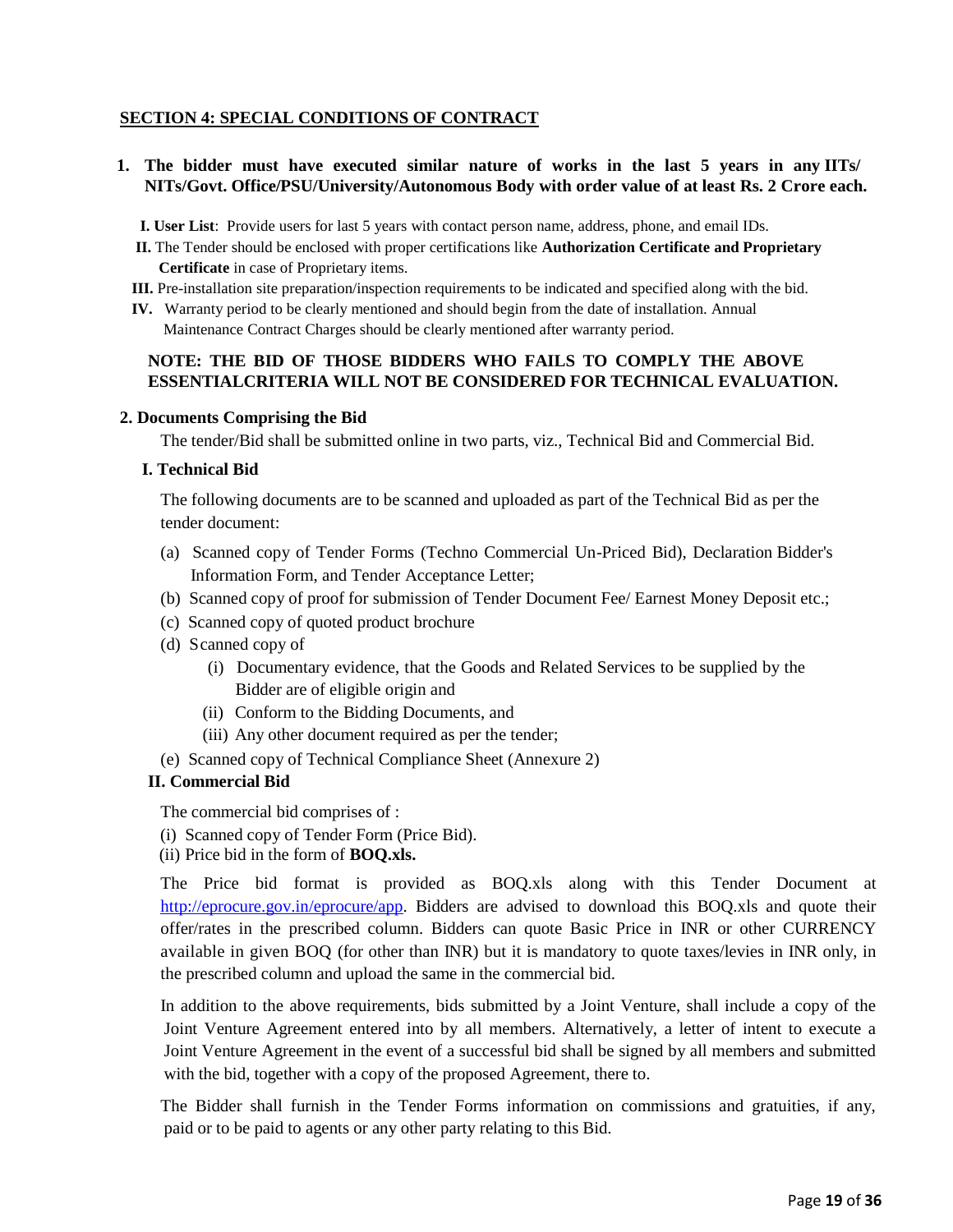## **(The following check-list must be filled in and uploaded with the bid documents)**

| <b>SI</b> | <b>Particulars</b>                                                                                                                                                                                                         | <b>YES/NO</b> |
|-----------|----------------------------------------------------------------------------------------------------------------------------------------------------------------------------------------------------------------------------|---------------|
| No.       | <b>Techno Commercial Un-priced Bid (Cover 1)</b>                                                                                                                                                                           |               |
| 1.        | Have you uploaded the techno commercial un-priced bid form duly<br>filled in appropriately?                                                                                                                                |               |
| 2.        | Have you uploaded a copy of the last three financial years (starting<br>from the year 2017-18) audited balance sheet and P & L Account of<br>your firm.                                                                    |               |
| 3.        | Have you uploaded the details of the PAN, copy of GST registration<br>certificate and OEM authorization letter specifically for this bid?                                                                                  |               |
| 4.        | Have you executed the same nature of work in last 2 years with order<br>value as mentioned in essential pre-bid criteria and uploaded the<br>copies of relevant work orders and satisfactory installation<br>certificates? |               |
| 5.        | EMD and Tender Processing Fee: Have you submitted<br>DD/transferred online EMD and Tender Processing Fee asked for<br>separately and uploaded their proof of submission?                                                   |               |
| 6.        | Have you uploaded the schedule of requirement indicating the make<br>offered without indicating the pricing components along with the<br>techno commercial un-priced bid?                                                  |               |
| 7.        | Have you uploaded the bids both techno commercial un-priced and<br>priced bid separately for each tender?                                                                                                                  |               |
| 8.        | Have you enclosed the statement of deviations from financial terms<br>and conditions, if any?                                                                                                                              |               |
| 9.        | Have you submitted the Technical Compliance Sheet?                                                                                                                                                                         |               |
| 10.       | Have you attached Manufacturer's Authorization certificate for this<br>Tender?                                                                                                                                             |               |
| 11.       | Have you attached the Declaration on the letter pad of Bidder?                                                                                                                                                             |               |
| 12.       | Have you attached the signed Tender acceptance letter?                                                                                                                                                                     |               |
|           | Price Bid (Cover-2)                                                                                                                                                                                                        |               |
| 13.1      | Have you signed and uploaded the priced bid form?                                                                                                                                                                          |               |
| 14.       | Have you uploaded the schedule of requirements duly priced i.e. BOQ<br>and its .Pdf version?                                                                                                                               |               |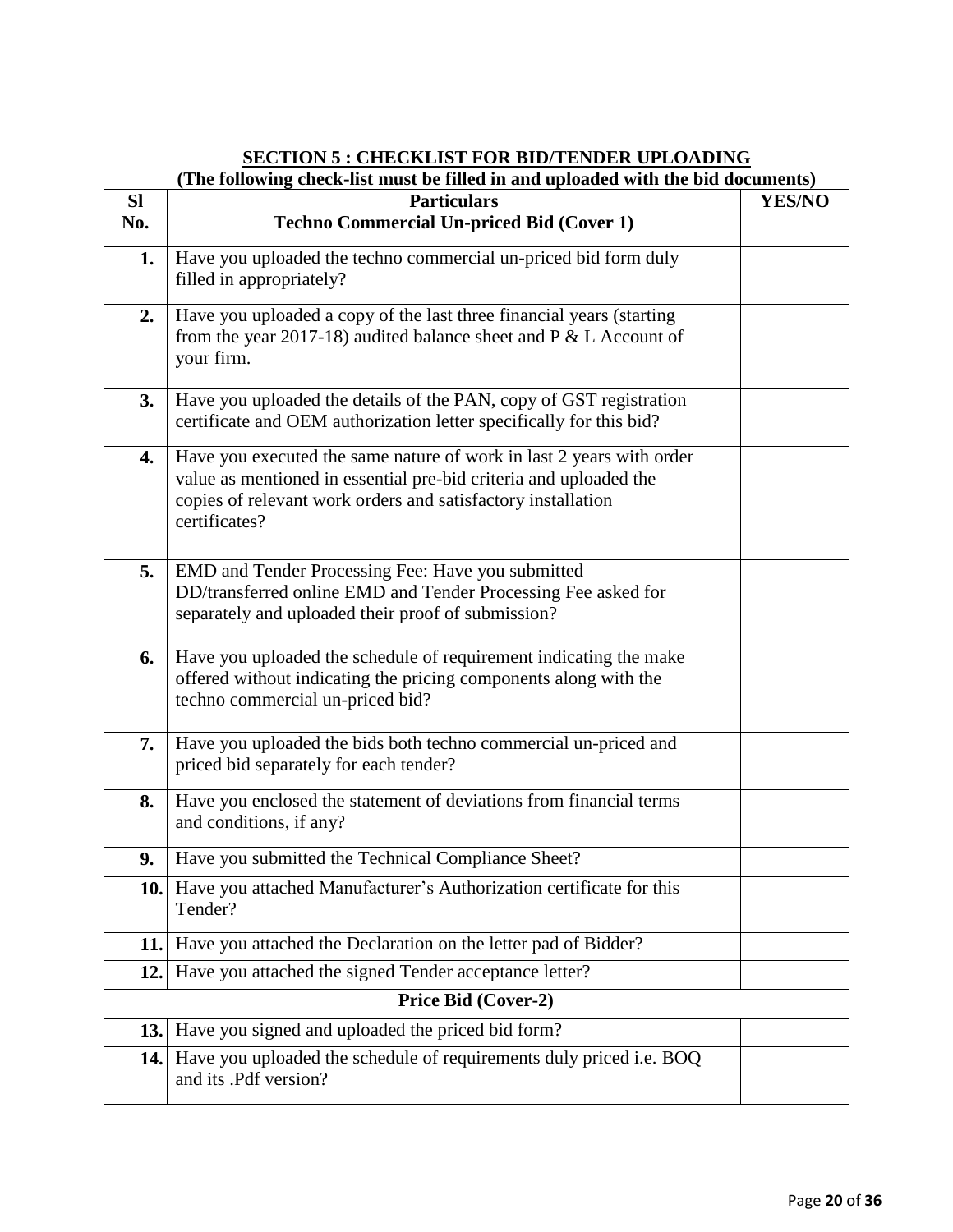# **Section 6**

## **DECLARATION**

(To be uploaded on the letter head of the firm submitting the bid)

- **1.** I, ------------------------------------------------- Son /Daughter of Shri ----------------------------------------------- ------------------------------------------------------ Proprietor/ Partner/ CEO /MD/ Director/ Authorized Signatory of M/s. ------------------------------------------------------ am competent to sign this declaration and execute this tender document.
- **2.** I have carefully read and understood all the terms and conditions of the tender and hereby convey my acceptance of the same.
- **3.** The information/ documents furnished along with the above application are true and authentic to the best of my knowledge and belief.
- **4.** I/ we/ am are well aware of the fact that furnishing of any false information/ fabricated document would lead to rejection of my tender at any stage besides liabilities towards prosecution under appropriate law.
- **5.** Each page of the tender document and papers submitted by my Company is authenticated, sealed and signed, and I take full responsibility for the entire documents submitted.

---------------------------------------------- Signature of the Authorized Person

Date: ------------------------------

Place: ---------------------------- Full Name: ---------------------------------- Company Seal: -----------------------------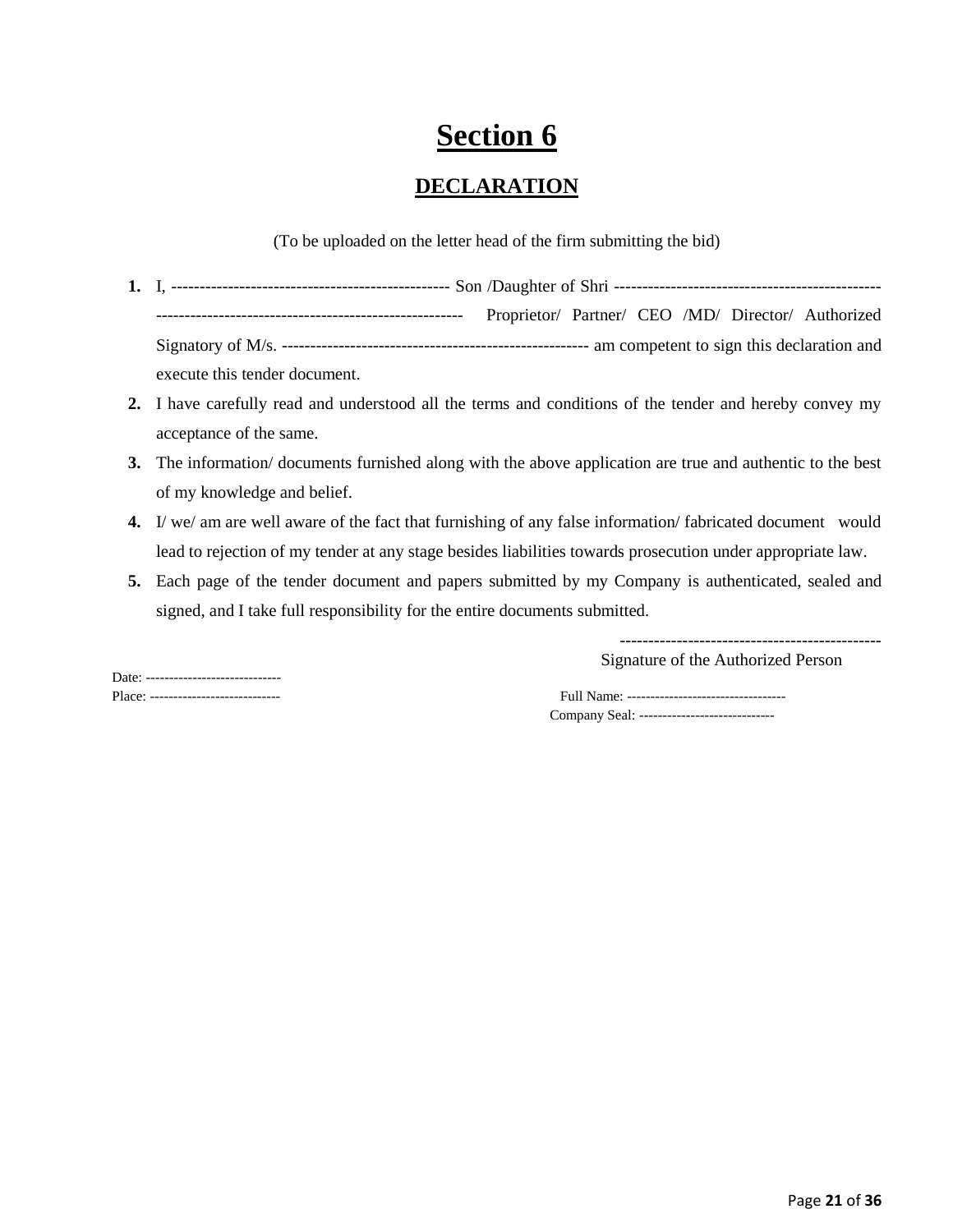### **SECTION 7 TENDER FORM (Techno commercial un-priced Bid)**

*(On the letter head of the firm submitting the bid)*

**Tender No. …………………………….**

To,

**Dr. A. K. Singh (Coordinator), School of Materials Science and Technology, Indian Institute of Technology (Banaras Hindu University), Varanasi-221005, U.P**.

Dear Sir,

- 1. I/We have examined and have no reservations to the Bidding Documents, including Addenda issued in accordance with Instructions to Bidders;
- 2. I/We meet the eligibility requirements and have no conflict of interest;
- 3. I/We have not been suspended nor declared ineligible in India;
- 4. I/We offer to supply in conformity with the Bidding Documents and in accordance with the Delivery Schedules specified in the Schedule of Requirements the following Goods: *[insert a brief description of the Goods and Related Services]*;
- 5. I/We offer to supply the items as listed in the schedule to this tender hereto/portion thereof as you may specify in the acceptance of Tender at the price given in the said Schedule and agree to hold this offer open for a period of 180 days from the date of opening of the tender.
- 6. I/we shall be bound by a communication of acceptance issued by you.
- 7. I/We have understood the Instruction to bidders and Conditions of Contract in the form as enclosed with the invitation to the tender and have thoroughly examined the specifications quoted in the Schedule hereto and am/are fully aware of the nature of the goods required and my/our offer is to supply the goods strictly in accordance with the specifications and requirements.
- 8. **A proof of payment of Rs. ……………. (Rupees… ............................................. only**) as Earnest Money in the aforementioned account of Registrar, IIT (BHU) has been uploaded.
- 9. The following have been uploaded to form part of this tender.
	- (a) Schedule of requirements, quoting the make only duly signed and stamped. (without indicating price)
	- (b) Scanned copy of PAN Card
	- (c) Copy of last three financial audited balance sheet and P&L account.
	- (d) Copy of Valid GST registration certificate.
	- (e) Copy of same relevant major purchase within last 2 years with order type and value as mentioned in essential pre-bid criteria.
	- (f) Copy of authorization letter from OEM in Case of authorized dealer only.
	- (g) Statement of deviations from financial terms & conditions, if any.
	- (h) Any other enclosure. (Please give details)
- 10. We undertake to execute all orders which have been placed to meet emergent requirements on priority basis.
- 11. Certified that the bidder is:
	- (a) A sole proprietorship firm and the person signing the bid document is the sole
	- (b) proprietor/constituted attorney of the sole proprietor,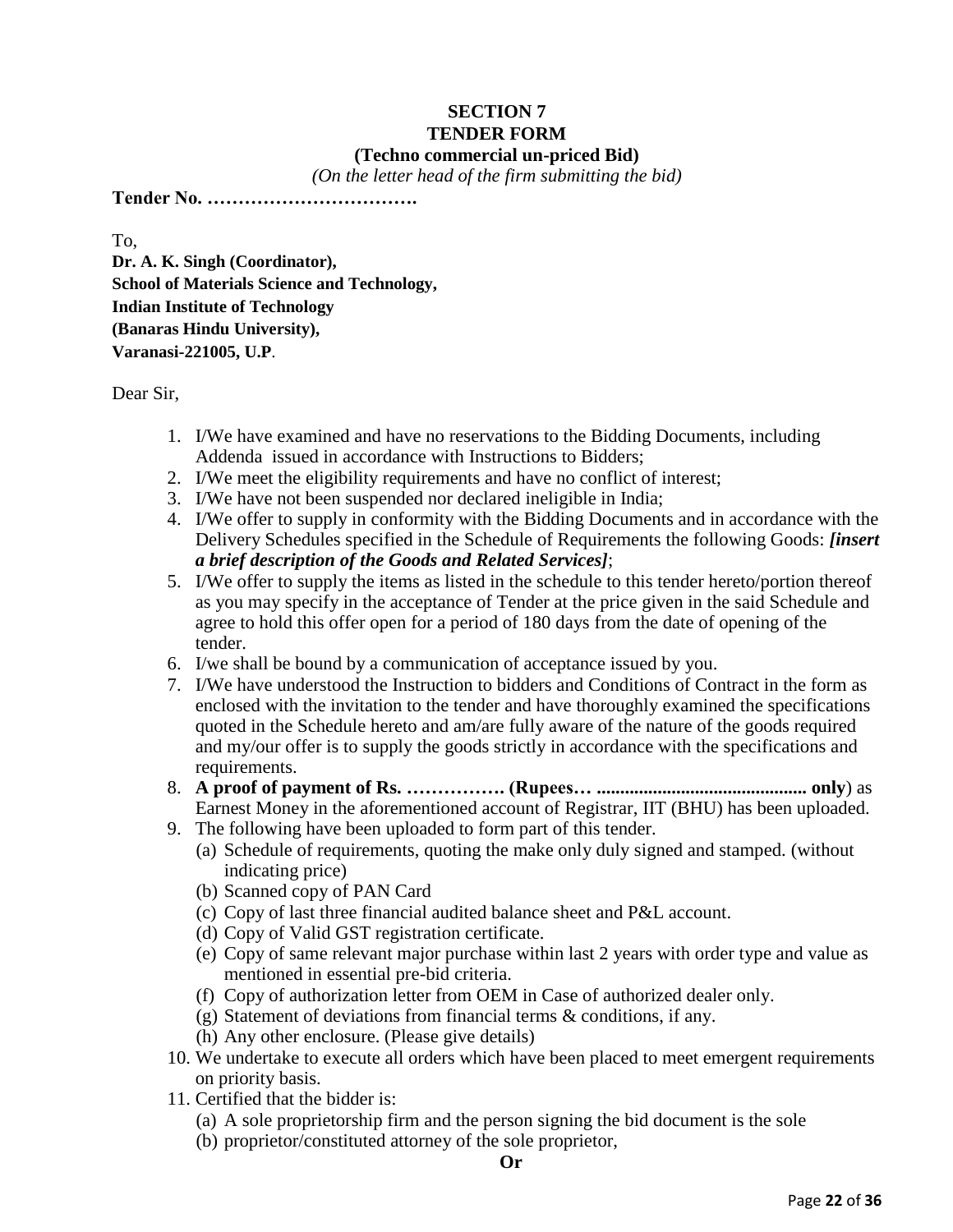(c) A partnership firm, and the person signing the bid document is a partner of the firm and he has authority to refer to arbitration disputes concerning the business of the partnership by virtue of the partnership agreement/by virtue of general power of attorney.

#### **Or**

(d) A company and the person signing the document is the constituted attorney. *(NOTE: Delete whatever is not applicable. All corrections/deletions should invariable be duly attested by the person authorized to sign the bid document).*

- 12. We do hereby undertake that, until a formal notification of award, this bid, together with your written acceptance thereof shall constitute a binding contract between us.
- 13. If our bid is accepted, we commit to obtain a performance security in accordance with the Bidding Documents;
- 14. We are not participating, as a Bidder or as a subcontractor, in more than one bid in this bidding process, other than alternative bids submitted;
- 15. We hereby certify that we have taken steps to ensure that no person acting for us or on our behalf will engage in any type of fraud and corruption

Name of the Bidder\* **…………………………………………**

Name of the person duly authorized to sign the Bid on behalf of the Bidder\*\* **…………….**

Title of the person signing the Bid **……………………………….**

Signature of the person named above **………………………………..**

Date signed **…………….** day of **…………………….**

\*In the case of the Bid submitted by joint venture specify the name of the Joint Venture as Bidder

\*\* Person signing the Bid shall have the power of attorney given by the Bidder to be attached with the Bid Schedules.

Yours faithfully,

(Signature of bidder)

Dated this day of

**Address: …………………………………………**

Telephone No. :

FAX

E-mail

Company seal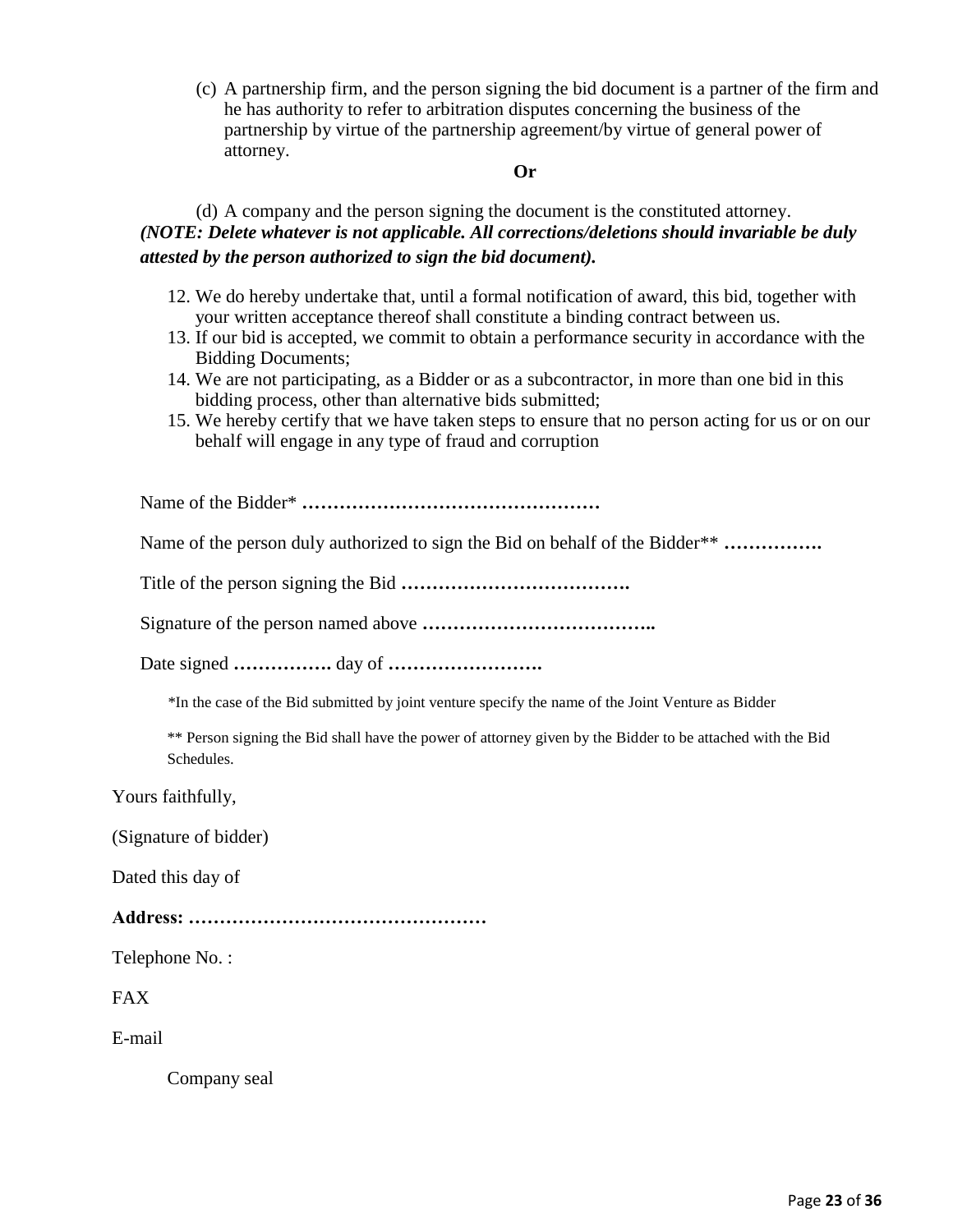#### **TENDER FORM (Priced Bid)**

*(On the letter head of the firm submitting the bid)*

To, **Dr. A. K. Singh (Coordinator), School of Materials Science and Technology, Indian Institute of Technology (Banaras Hindu University), Varanasi – 221005, U.P**.

**Ref: Tender No………………………………………Dated: ………………….……..……….**

Sir,

Having examined the bidding documents and having submitted the techno commercial unpriced bid for the same, we, the undersigned, hereby submit the priced bid for supply of goods and services as per the schedule of requirements and in conformity with the said bidding documents.

- 1. We hereby offer to supply the Goods/Services at the prices and rates mentioned in the enclosed schedule of requirement.
- 2. We do hereby undertake that, in the event of acceptance of our bid, the supply of Goods/Services shall be made as stipulated in the schedule of requirement and that we shall perform all the incidental services.
- 3. The prices quoted are inclusive of all charges net F.O.R IIT (BHU) Varanasi. We enclose herewith the complete Price Bid as required by you. This includes:
	- a. Price Schedule (Bill of Quantity-BOQ) in .pdf format and .xls format
	- b. Statement of deviations from financial terms and conditions, if any.
- 4. We agree to abide by our offer for a period of 180 days from the date fixed for opening of the bid documents and that we shall remain bound by a communication of acceptance within that time.
- 5. We have carefully read and understood the terms and conditions of the bid document and we do hereby undertake to supply as per these terms and conditions. The Financial Deviations are only those mentioned in the statement of deviations from financial terms and conditions.
- **6.** We have paid, or will pay the following commissions, gratuities, or fees with respect to the bidding process or execution of the Contract: **[insert complete name of each Recipient, its full address, the reason for which each commission or gratuity was paid and the amount and currency of each such commission or gratuity]**

| Name of<br>Recipient | Address | Reason | Amount |
|----------------------|---------|--------|--------|
|                      |         |        |        |

## **(If none has been paid or is to be paid, indicate "none.")**

- 7. We understand that this bid, together with your written acceptance thereof included in your notification of award, shall constitute a binding contract between us, until a formal contract is prepared and executed; and
- 8. We understand that you are not bound to accept the lowest evaluated bid or any other bid that you may receive.

Certified that the bidder is:

A sole proprietorship firm and the person signing the bid document is the sole proprietor/ constituted attorney of sole proprietor,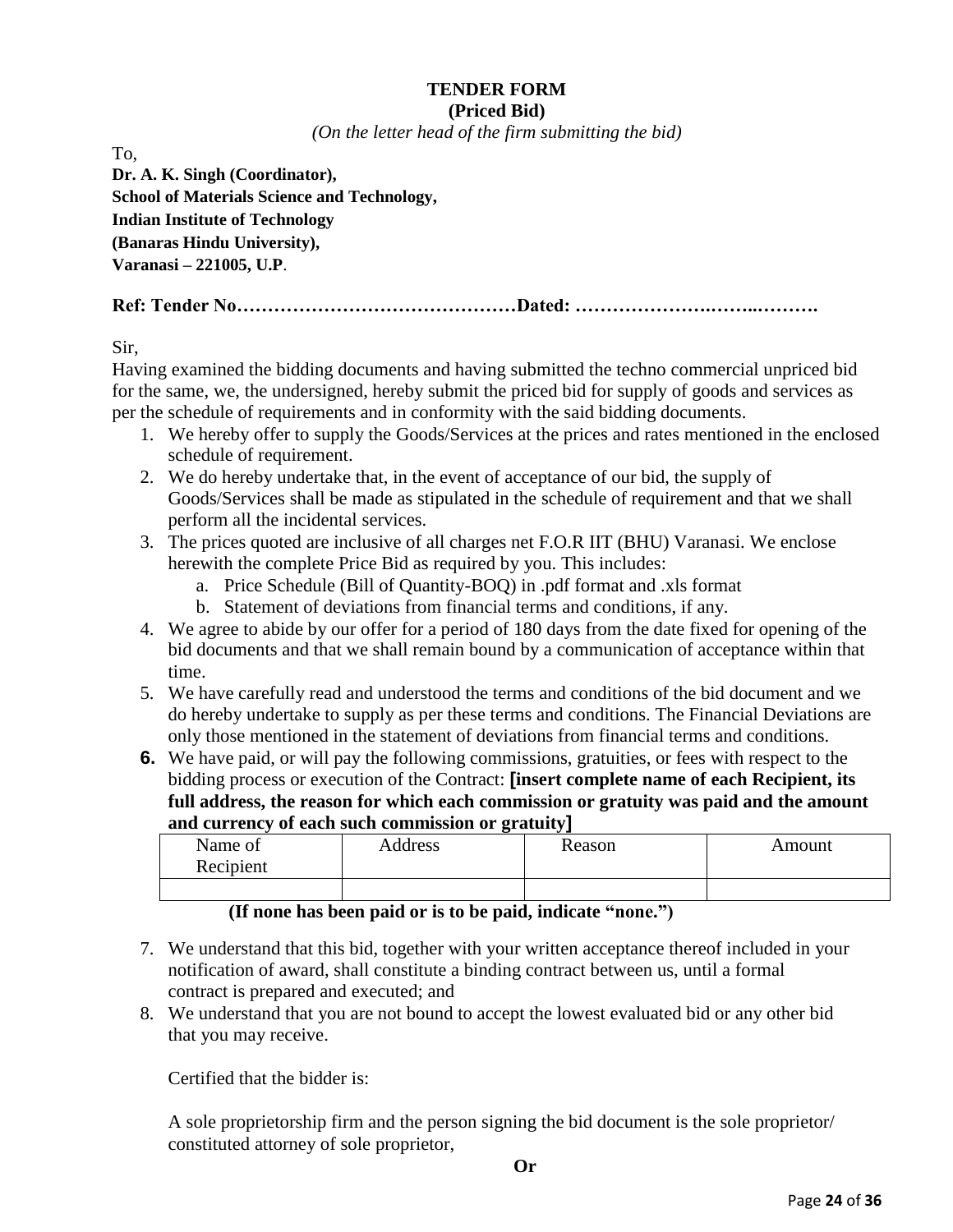A partnership firm, and the person signing the bid document is a partner of the firm and he has authority to refer to arbitration disputes concerning the business of the partnership by virtue of the partnership agreement/by virtue of general power of attorney,

## **Or**

A company and the person signing the bid document is the constituted attorney. *(NOTE: Delete whatever is not applicable. All corrections/deletions should invariably be duly attested by the person authorized to sign the bid document.)*

We do hereby undertake that, until a formal notification of award, this bid, together with your written acceptance thereof, shall constitute a binding contract between us.

**Company Seal**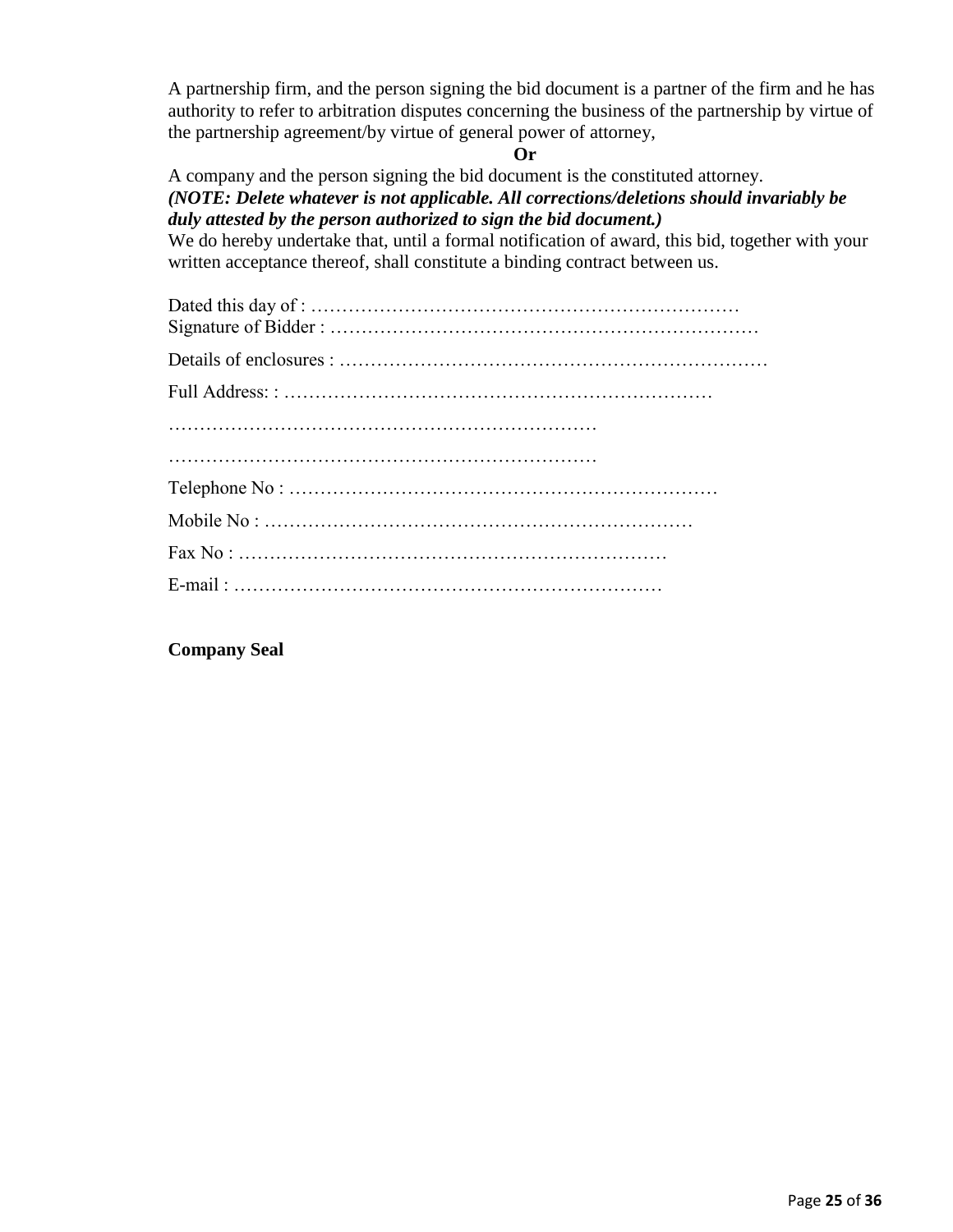## **TENDER ACCEPTANCE LETTER** (To be given on Company Letter Head) **Annexure-A**

To,

**Date:**

**Dr. A. K. Singh (Coordinator), School of Materials Science and Technology, Indian Institute of Technology (Banaras Hindu University), Varanasi-221005, U.P**.

**Sub: Acceptance of Terms & Conditions of Tender.**

**Tender Reference No.\_\_\_\_\_\_\_\_\_\_\_\_\_\_\_\_\_\_\_\_\_\_\_\_\_\_\_**

**Name of Tender/ Work: -\_\_\_\_\_\_\_\_\_\_\_\_\_\_\_\_\_\_\_\_\_\_\_\_\_**

\_\_\_\_\_\_\_\_\_\_\_\_\_\_\_\_\_\_\_\_\_\_\_\_\_\_\_\_\_\_\_\_\_\_\_\_\_\_\_\_

Dear Sir,

1. I/We have downloade**d/ obtained the tender document(s) for the above mentioned "Tender/Work" from** the web site(s) namely:

as per your advertisement, given in the above mentioned website(s).

2. I/We hereby certify that I/We have read the entire terms and conditions of the tender documents from Page No. \_\_\_\_\_\_\_\_\_\_\_\_to \_\_\_\_\_\_\_\_(including all documents like section(s), schedules(s) etc.), which form part of the contract agreement and I/we shall abide hereby by the terms/conditions/ clauses contained therein.

\_\_\_\_\_\_\_\_\_\_\_\_\_\_\_\_\_\_\_\_\_\_\_\_\_\_\_\_\_\_\_\_\_\_\_\_\_\_\_\_\_\_\_\_\_\_\_\_\_\_\_\_\_\_\_\_\_\_\_\_\_\_\_\_\_\_\_\_\_\_\_\_\_\_\_\_ \_\_\_\_\_\_\_\_\_\_\_\_\_\_\_\_\_\_\_\_\_\_\_\_\_\_\_\_\_\_\_\_\_\_\_\_\_\_\_\_\_\_\_\_\_\_\_\_\_\_\_\_\_\_\_\_\_\_\_\_\_\_\_\_\_\_\_\_\_\_\_\_\_\_\_\_

- 3. The corrigendum(s) issued from time to time by your department/ organizations too have also been taken into consideration, while submitting this acceptance letter.
- 4. I/We hereby unconditionally accept the tender conditions of above mentioned tender document(s)/ corrigendum(s) in its totality/entirety.
- 5. In case any provisions of this tender are found violated, you're your department /organization shall without prejudice to any other right or remedy be at liberty to reject this tender/bid including the forfeiture of the full said earnest money deposit absolutely.

## **Yours faithfully,**

## **(Signature of the Bidder, with Official Seal)**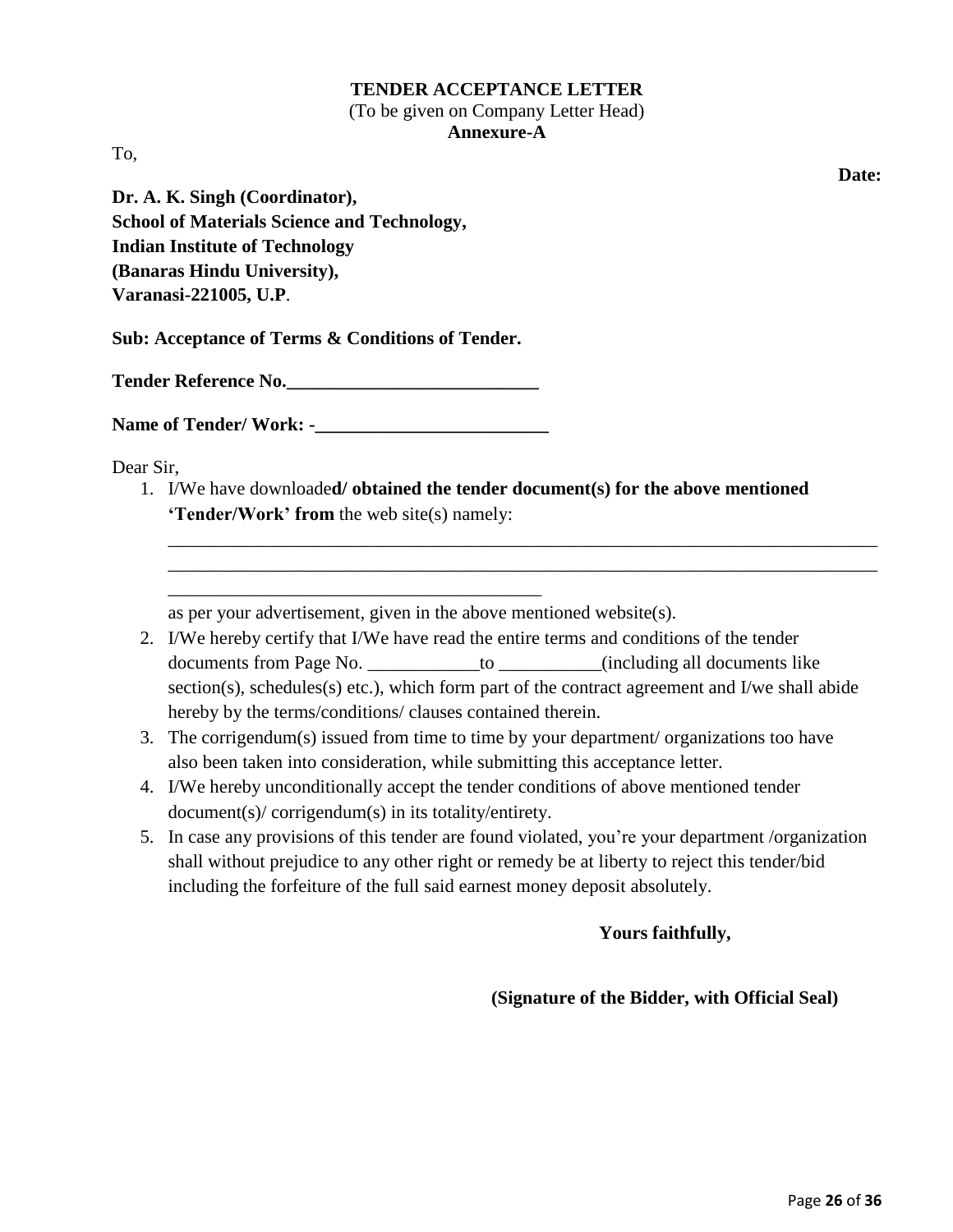#### **FORMAT FOR PERFORMANCE BANK GUARANTEE (PBG)**

(To be typed on Non-judicial stamp paper of the value of Indian Rupees of One Hundred)

## (TO BE ESTABLISHED THROUGH ANY OF THE NATIONALISED COMMERCIAL BANKS (WHETHER SITUATED AT VARANASI OR OUTSTATION) WITH A CLAUSE TO ENFORCE THE SAME ON THEIR LOCAL BRANCH AT VARANASI)

To, The Registrar, Indian Institute of Technology (BHU), Varanasi-221005

#### **LETTER OF GUARANTEE**

WHEREAS Indian Institute of Technology (BHU), Varanasi (Buyer) has invited tender vide Tender No............................... dated............................ for purchase of ........................................................ AND WHEREAS the said tender document requires that eligible successful bidder (seller)...................................................................... wishing to supply the equipment / machinery etc. in response thereto shall establish an irrevocable Performance Bank Guarantee in favour of " The Registrar, Indian Institute of Technology (BHU), Varanasi" in the form of Bank Guarantee for Rs. ................................ (**10% of the contract value**) and the Performance Bank Guarantee shall remain valid for a period of 60 (sixty) days beyond the date of completion of all contractual obligations of the seller, including warranty obligations from the date of issue of Performance Bank Guarantee and the eligible successful bidder (the seller) shall submit the same within 14 (Fourteen) days from the date of Award of Contract.

NOW THIS BANK HEREBY GUARANTEES that in the event of the said bidder (seller) fails to abide by any of the conditions referred to in tender document / Award of Contract / performance of the equipment / machinery, etc. this Bank shall pay to Indian Institute of Technology (BHU), Varanasi on demand and without protest or demur Rs ........................ (Rupees......................................).

This Bank further agrees that the decision of Indian Institute of Technology (BHU), Varanasi (Buyer) as to whether the said bidder (Seller) has committed a breach of any of the conditions referred in tender document / Award of Contract shall be final and binding.

We, .................................................. (name of the Bank & branch) hereby further agree that the Guarantee herein contained shall not be affected by any change in the constitution of the bidder (Seller) and/ or Indian Institute of Technology (BHU), Varanasi (Buyer). **Not with standing anything contained herein:**

1. Our liability under this Bank Guarantee shall not exceed Rs. .....................…………………… .(Indian Rupees ..................................... only).

2. This Bank Guarantee shall be valid up to ..........................(date) and

3. We are liable to pay the guaranteed amount or any part thereof under this bank guarantee only and only if IIT (BHU), Varanasi serve upon us a written claim or demand on or before ..........................(date). This Bank further agrees that the claims if any, against this Bank Guarantee shall be enforceable at our branch office at ........................................ situated at .............................. (Address of local branch).

Yours truly,

Signature and seal of the guarantor: Name of Bank: Address: Date: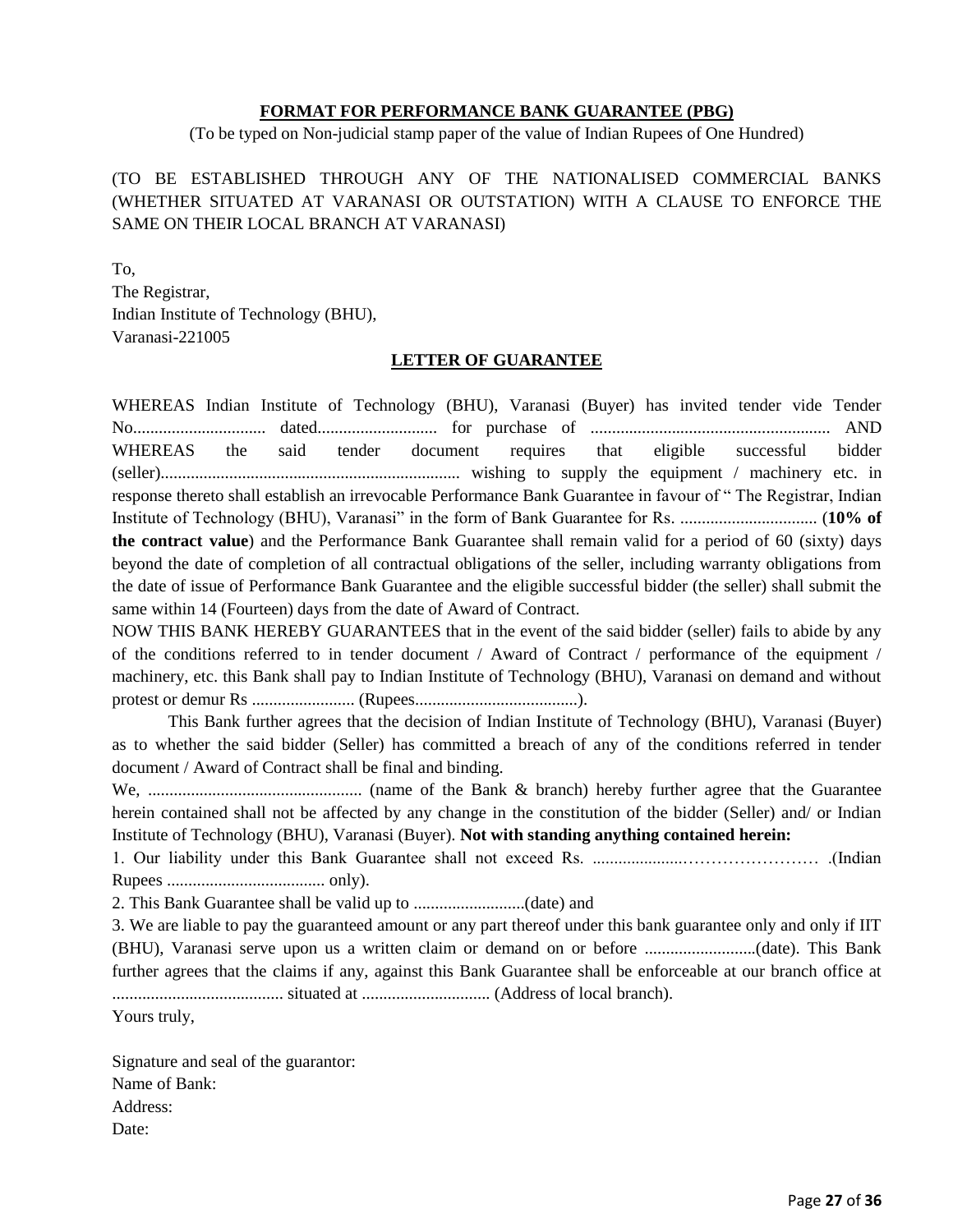## **TECHNICAL SPECIFICATION OF HIGH RESOLUTION X-RAY DIFFRACTOMETER**

| <b>S. No.</b> |    | <b>Specification</b>                                                                                            |
|---------------|----|-----------------------------------------------------------------------------------------------------------------|
| 1.            |    | <b>Safety</b>                                                                                                   |
|               |    | Full Radiation protection chamber with fail safe open/close mechanism. Leakage                                  |
|               |    | protection radiation as per international standard.                                                             |
|               |    |                                                                                                                 |
| 2.            |    | <b>X-Ray Generator</b>                                                                                          |
|               | a) | Range of tube voltage: 20-45 kV or more, step size 1kV                                                          |
|               | b) | Range of tube current: 200 mA or more, step size 1mA                                                            |
|               | C) | Stability of Generator: +0.01% for 10% fluctuation in the input power                                           |
|               |    |                                                                                                                 |
| 3.            |    | X-ray Tubes & Filters                                                                                           |
|               | a) | Cu Target with Ni Filter                                                                                        |
|               |    |                                                                                                                 |
| 4.            |    | <b>Goniometer</b>                                                                                               |
|               | a) | Automated high-resolution theta-2theta geometry                                                                 |
|               | b) | Two theta range: minimum (-3) to160 deg. or better                                                              |
|               | C) | Scanning mode: $\theta s/\theta d$ coupled and $\theta s$ , $\theta d$ independent                              |
|               | d) | Setting reproducibility: +/- 0.001 deg. or better                                                               |
|               | e) | Step size: 0.0001 deg. or better                                                                                |
|               | f  | Diameter should be 300mm or more                                                                                |
|               |    |                                                                                                                 |
| 5.            |    | <b>Automatic Sample Changer and Sample Holders</b>                                                              |
|               |    | Automatic Sample Changer with at least 5 Nos sample holders for powder                                          |
|               |    | XRD and thin film analysis each                                                                                 |
|               |    | Maximum Nos. of samples can be mounted simultaneously to be specified                                           |
|               |    |                                                                                                                 |
|               |    |                                                                                                                 |
| 6.            |    | <b>Detector</b>                                                                                                 |
|               |    | Scintillation counter detector as a standard and high resolution high speed linear<br>detector.                 |
|               |    |                                                                                                                 |
| 7.            |    | <b>Optics</b>                                                                                                   |
|               | a) | Both K $\alpha$ and K $\alpha_1$ optics with provision for easy switching between K $\alpha$ and K $\alpha_1$ , |
|               |    | optics                                                                                                          |
|               | b) | Automatic aligned and switching over from Brag-Brentano to parallel beam optics by                              |
|               |    | multi-layer, multi graded mirror                                                                                |
|               | C) | Fully automatic alignment including source height and angle, incident beam optics,                              |
|               |    | slit height, sample surface and detector                                                                        |
|               | d) | Diffracted beam monochromator                                                                                   |
|               |    |                                                                                                                 |
| 8.            |    | Fully computer controlled slits.                                                                                |
|               |    |                                                                                                                 |
| 9.            |    | <b>Sample Stage</b>                                                                                             |
| a)            |    | Standard stage for powder diffraction                                                                           |
| b)            |    | Rotational sample stage with variable speed (spinning facility) and z movement                                  |
| c)            |    | Stage for grazing incidence, reflectivity, texture, reciprocal space mapping and                                |
|               |    | residual stress measurement on thin film samples                                                                |
| d)            |    | Necessary hardware and software for easy switching between different stage of                                   |
|               |    | measurements                                                                                                    |
|               |    |                                                                                                                 |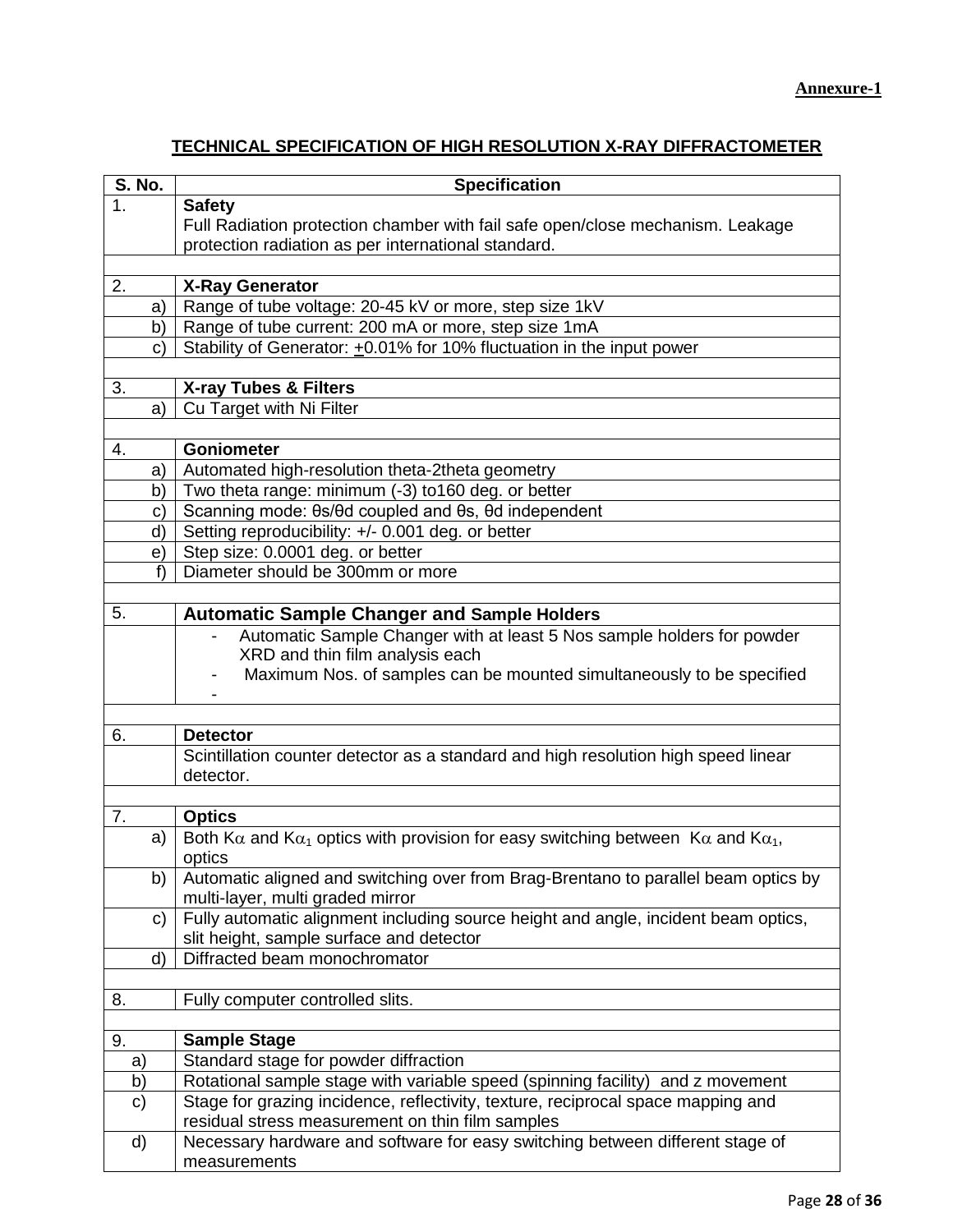| 10. | <b>Low Temperature Stage</b>                                                            |
|-----|-----------------------------------------------------------------------------------------|
|     | Temperature range: 300K to 4K or lower                                                  |
|     | Cooling/heating rate: 5K per minute or better                                           |
|     | Temperature stability: ±0.2K or better                                                  |
|     | Measurement: Provision for fully automatic measurement in heating/cooling cycles        |
|     | including alignment                                                                     |
| 11. | <b>High Temperature Stage</b>                                                           |
|     | Temperature range: 300K to 1700K or higher                                              |
|     | Heating/cooling rate: 5K per minute or better                                           |
|     | Temperature stability: ±1.0K or better                                                  |
|     | Measurement: Provision for fully automatic measurement in heating/cooling cycles        |
|     | including alignment                                                                     |
|     |                                                                                         |
| 12. | <b>Chiller Unit</b>                                                                     |
|     | Compact indoor chiller unit.                                                            |
| 13. | <b>Calibration Standard</b>                                                             |
|     | The vendor must provide standard NIST samples and data quality guarantee on the         |
|     | angular position and intensity ratio carried out on such standard NIST sample           |
| 14. | Software (Full automatic control on Windows operating system) - (5 licenses)            |
|     |                                                                                         |
| 15. | Data acquisition and processing                                                         |
|     | Fully automatic profile fitting<br>L,                                                   |
|     | Integrated Intensity calculation                                                        |
|     | Crystallite size calculation (Scherrer method)                                          |
|     | Background subtraction and smoothing                                                    |
|     | Ka2 elimination and Peak search                                                         |
|     | Multiple peak separation and Multiple plotting                                          |
|     | Task macros and ICDD access<br>٠                                                        |
|     | File history and thumbnails<br>٠                                                        |
|     | Creation of various type of reports<br>٠<br>$2\theta$ correction                        |
|     | Pattern simulation from d-I list.                                                       |
|     | 3D multiple pattern display                                                             |
|     | <b>ICSD</b> access                                                                      |
|     | Crystal structure data in form of CIF format                                            |
|     | 3D Crystal structure display                                                            |
|     | RIR quantitative analysis                                                               |
|     | Hybrid search / match algorithms which combine the features of peak based               |
|     | and profile based phase identification techniques. It offers improves qualitative       |
|     | analysis performance which makes identification of crystalline phase with preferred     |
|     | orientation or a complex lattice deformation.                                           |
|     | Residual stress, pole figure, reciprocal space mapping<br>$\blacksquare$                |
| 16. | <b>Data Quality</b>                                                                     |
|     | - Provide following details of standard Si (111) profile for the data collected with    |
|     | monochromator on the quoted instrument under best operating condition at the            |
|     | continuous scan rate of 3 degree per minute:                                            |
|     | Maximum intensity for minimum full width at half maximum under best<br>(i)              |
|     | operating conditions (iii) slits used (iv) operating conditions                         |
|     | - Provide raw data (2theta-intensity) of the full pattern of standard Si sample on a CD |
|     | under best operating conditions.                                                        |
|     |                                                                                         |
| 17. | <b>Computer and printer</b>                                                             |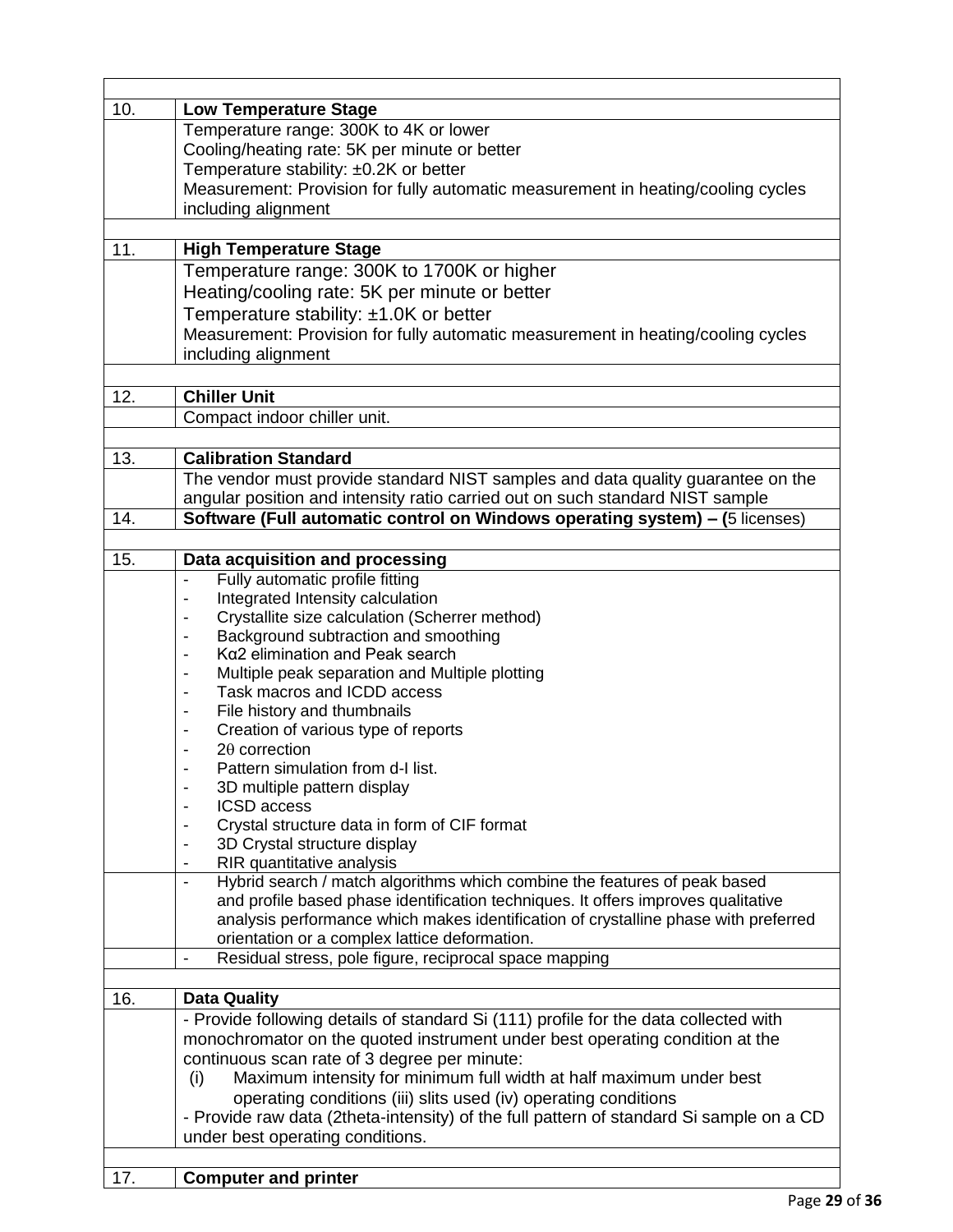|     | Latest compatible PC with licensed copy of windows operating system, Printer                               |
|-----|------------------------------------------------------------------------------------------------------------|
|     |                                                                                                            |
| 18. | Upgradability (all to be quoted separately in the price and technical bids)                                |
|     | (a) Necessary Hardware and software to be quoted for conducting Small Angle x-                             |
|     | ray Scattering                                                                                             |
|     | (b) High Pressure diamond anvil cell based attachment for high pressure XRD                                |
|     |                                                                                                            |
| 19. | <b>Power Requirement and Compatible UPS</b>                                                                |
|     | Power: 220V AC, 50Hz, True online UPS of 15KVA or better. Minimum 60 min back                              |
|     | up                                                                                                         |
|     |                                                                                                            |
| 20. | <b>Installation &amp; Commissioning</b>                                                                    |
|     | Installation, Commissioning and On-site training by representative of manufacturer at                      |
|     | site                                                                                                       |
|     |                                                                                                            |
| 21. | <b>Warranty</b>                                                                                            |
|     | Warranty 3 years from the date of installation and extended warranty for another 2                         |
|     | years                                                                                                      |
|     |                                                                                                            |
| 22. | <b>Notes</b>                                                                                               |
|     | List of essential spares supplied free of cost with the instrument should be given                         |
|     | The complete set of documentations, manuals and software manuals should be<br>$\qquad \qquad \blacksquare$ |
|     | provided both in softcopy and hard copy                                                                    |
|     |                                                                                                            |
| 23. | <b>Compliance statement:</b> Point wise according to our document                                          |
|     |                                                                                                            |
| 24. | User List: Provide user list with contact details (address and phone) of the quoted                        |
|     | instrument (model) for last 5 years in India.                                                              |

## **Additional general Terms and Conditions of High Resolution X-ray Diffractrometer-** (1) **Data acquisition and analysis**

Licensed windows based operating software and State-of-the-art computer control system compatible with the measurement options and a heavy duty printer must be included in the basic unit. The software should be able to run the various measurement options automatically and in different modes. There must be a scope to control the external instruments by using different programmes for the experiments designed by users.

(2) **Other accessories:** UPS, separate sample holders (20) should be included in the basic unit.

(3) **S**tandard samples with their details to be provided by the company for testing the instruments at the time of installation at site for the demonstration of the performance of equipment.

(4) Please provide the segmented quotation for each optional measurement capability.

(5) The bid should contain information about the requirement of consumables and their frequency of requirements.

(6) The tender document should also indicate what kind of service/maintenance is required for the system. Whether this service has to be carried out by a company engineer or it can be carried by trained service personnel within India. The frequency of visit and the charges should be mentioned.

(7) **Bid should include all essential ancillary equipment and spares for its operation on turn-key basis on delivery (please provide list with details).**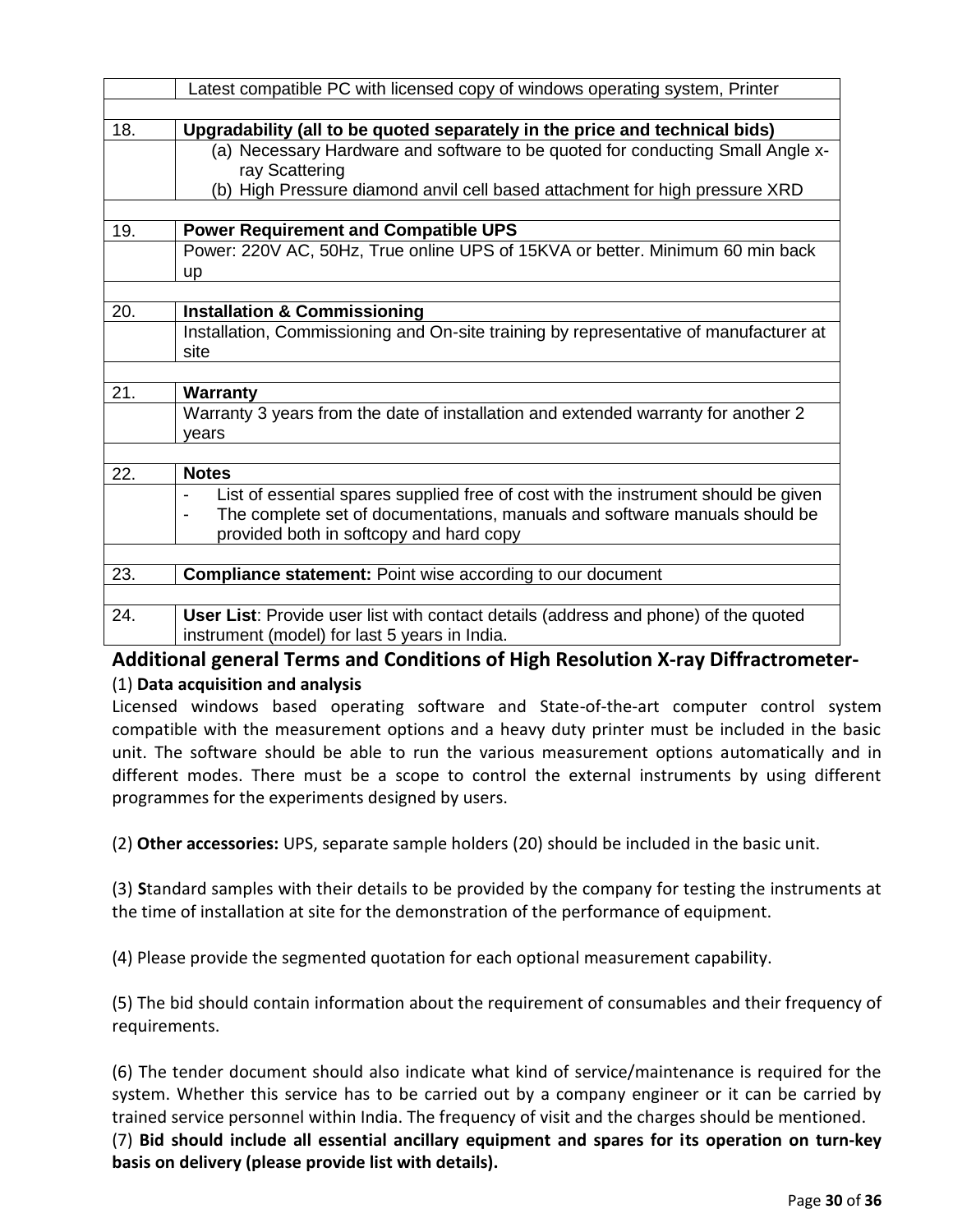(8) Complete computer control of operation and measurement on Windows based platform. Give the details of software for measurement and analysis.

(9) Power requirement: 220 V, 50 Hz.

(10) Pre-installation site preparation requirements to be indicated and specified along with the bid.

(11) Installation and training should be provided free of cost.

(12) Warranty period to be clearly mentioned and should begin from the date of installation. Cost of Annual Maintenance Contract should be clearly mentioned after warranty period.

(13) Guaranteed specifications to be demonstrated at the time of installation. Any necessary standard samples for that purpose should be brought by the Service Engineers.

(14) On – site training of our staff in operation and maintenance is essential by factory trained personal and provision for training of one of our staff at factory site if needed.

(15) Port of shipment to be clearly mentioned in the tender. The Port of destination shall be New Delhi.

(16) Bid should include **FOR price only**.

(17) Shipment may be routed through an agent who may be appointed by the Institute.

(18) Service manuals with complete circuit diagram and PCB layout for all equipment to be provided with the instrument.

(19) Give Bankers name and address.

(20) Please provide a list of similar systems installed during the last five years in India with contact person name, address, phone, fax and email Ids.

(21) The vendor to provide compliance statement with respect to each technical specification in the tender document duly supported by the manufacturer's literature. Any other claim will not be accepted and may lead to rejection of the bid.

(22) Printed literature in support of compliance to the prescribed specifications is to be submitted.

(23) Compliance report needs to be submitted as a part of the technical bid.

(24) In case during shipment period newer versions of software/hardware is available with vendor in lieu of the existing one for which Letter of Credit was opened, then improved version should be made available without any extra cost, in consultation with institute.

(25) Institute reserves the right to visit installations in India of similar capabilities. The details with regard to such installations should be given as a part of technical bid.

(26) Technical evaluation by the Institute may include demonstration to verify functionalities and capabilities of the system quoted.

**Services:** Vendor must submit Factory Acceptance Test procedure supported with relevant printed literature and certificates.

**(Coordinator)**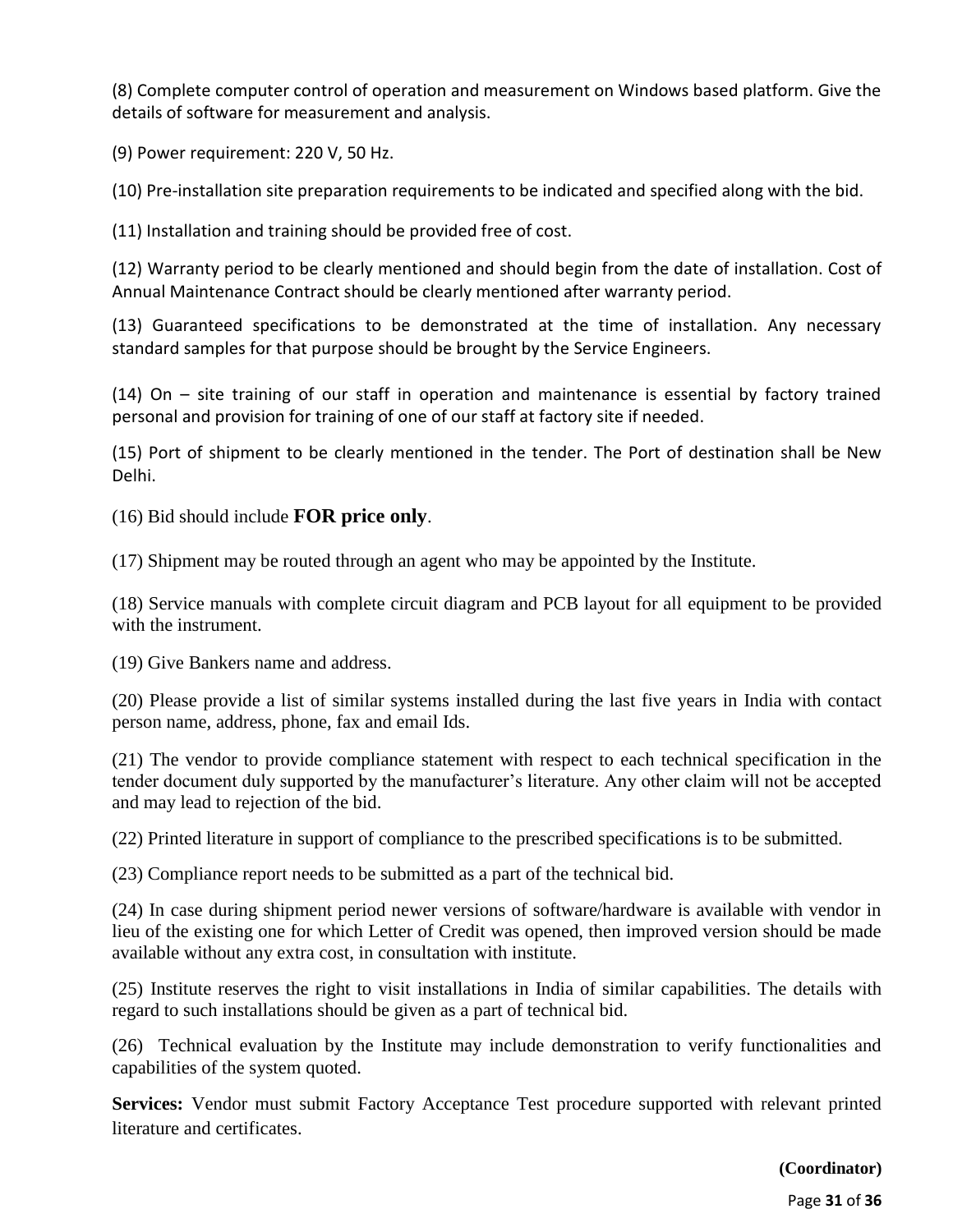## **TECHNICAL COMPLIANCE STATEMENT**

(To be submitted by bidder duly filled)

| S.<br>No.    | <b>Specification</b>                                                                             | Yes/No |
|--------------|--------------------------------------------------------------------------------------------------|--------|
| 1.           | <b>Safety</b>                                                                                    |        |
|              | Full Radiation protection chamber with fail safe open/close mechanism.                           |        |
|              | Leakage protection radiation as per international standard.                                      |        |
|              |                                                                                                  |        |
| 2.           | <b>X-Ray Generator</b>                                                                           |        |
| a)           | Range of tube voltage: 20-45 kV or more, step size 1kV                                           |        |
| b)           | Range of tube current: 200 mA or more, step size 1mA                                             |        |
| $\mathbf{C}$ | Stability of Generator: +0.01% for 10% fluctuation in the input power                            |        |
| 3.           | <b>X-ray Tubes &amp; Filters</b>                                                                 |        |
| a)           | Cu Target with Ni Filter                                                                         |        |
|              |                                                                                                  |        |
| 4.           | <b>Goniometer</b>                                                                                |        |
| a)           | Automated high-resolution theta-2theta geometry                                                  |        |
| b)           | Two theta range: minimum (-3) to 160 deg. or better                                              |        |
| $\mathbf{C}$ | Scanning mode: 0s/0d coupled and 0s, 0d independent                                              |        |
| d)           | Setting reproducibility: +/- 0.001 deg. or better                                                |        |
| e)           | Step size: 0.0001 deg. or better                                                                 |        |
| f            | Diameter should be 300mm or more                                                                 |        |
|              |                                                                                                  |        |
| 5.           | <b>Automatic Sample Changer and Sample Holders</b>                                               |        |
|              | Automatic Sample Changer with at least 5 Nos sample holders for                                  |        |
|              | powder XRD and thin film analysis each                                                           |        |
|              | Maximum Nos. of samples can be mounted simultaneously to be                                      |        |
|              | specified                                                                                        |        |
|              |                                                                                                  |        |
|              |                                                                                                  |        |
| 6.           | <b>Detector</b>                                                                                  |        |
|              | Scintillation counter detector as a standard and high resolution high speed<br>linear detector.  |        |
|              |                                                                                                  |        |
| 7.           | <b>Optics</b>                                                                                    |        |
| a)           | Both K $\alpha$ and K $\alpha_1$ optics with provision for easy switching between K $\alpha$ and |        |
|              | $\text{K}\alpha_1$ , optics                                                                      |        |
| b)           | Automatic aligned and switching over from Brag-Brentano to parallel beam                         |        |
|              | optics by multi-layer, multi graded mirror                                                       |        |
| $\mathbf{C}$ | Fully automatic alignment including source height and angle, incident beam                       |        |
|              | optics, slit height, sample surface and detector                                                 |        |
| d)           | Diffracted beam monochromator                                                                    |        |
|              |                                                                                                  |        |
| 8.           | Fully computer controlled slits.                                                                 |        |
|              |                                                                                                  |        |
| 9.           | <b>Sample Stage</b>                                                                              |        |
| a)           | Standard stage for powder diffraction                                                            |        |
| b)           | Rotational sample stage with variable speed (spinning facility) and z                            |        |
|              | movement<br>Stage for grazing incidence, reflectivity, texture, reciprocal space mapping         |        |
| C)           |                                                                                                  |        |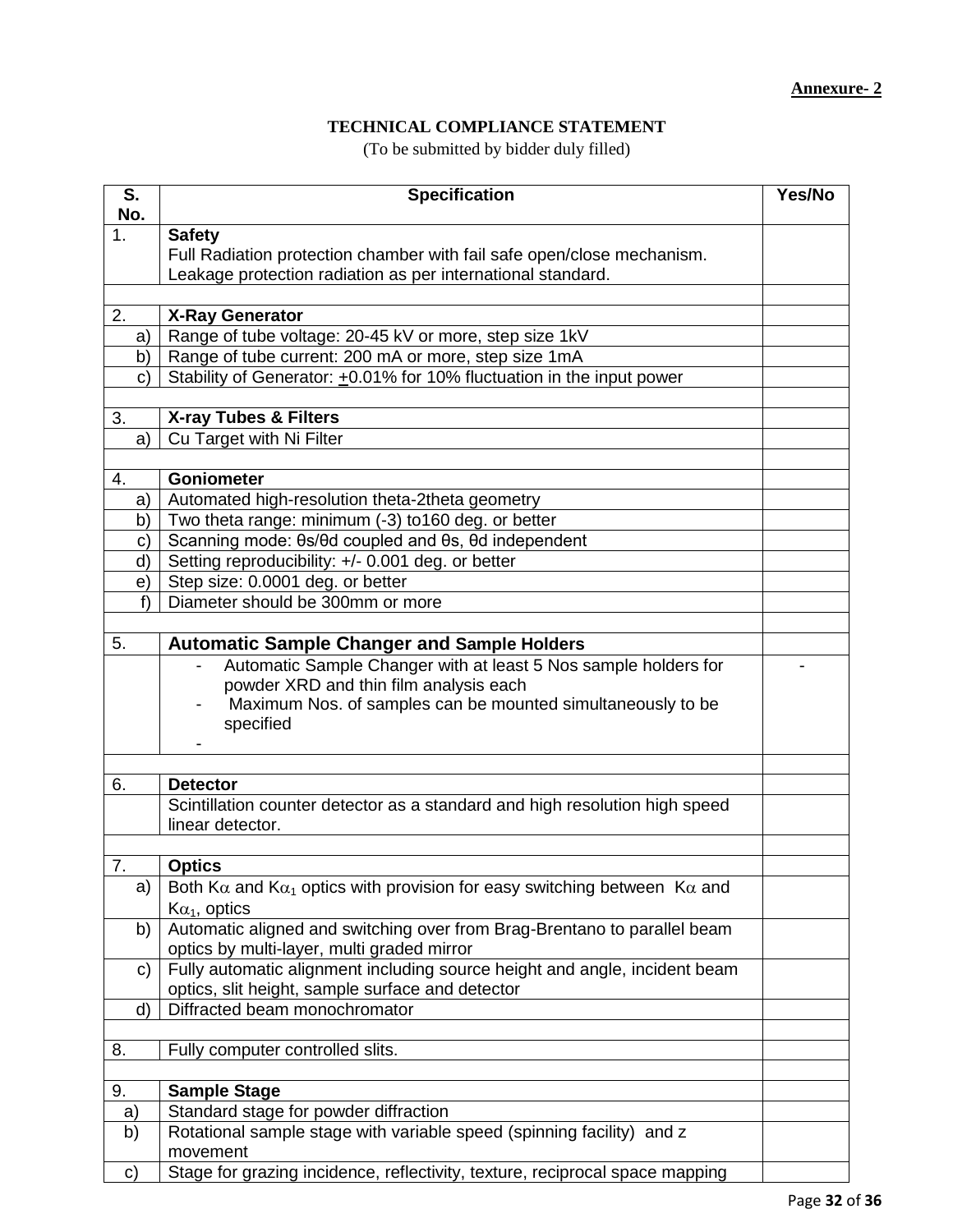|     | and residual stress measurement on thin film samples                                       |  |
|-----|--------------------------------------------------------------------------------------------|--|
| d)  | Necessary hardware and software for easy switching between different stage                 |  |
|     | of measurements                                                                            |  |
|     |                                                                                            |  |
| 10. | <b>Low Temperature Stage</b>                                                               |  |
|     | Temperature range: 300K to 4K or lower                                                     |  |
|     | Cooling/heating rate: 5K per minute or better                                              |  |
|     | Temperature stability: ±0.2K or better                                                     |  |
|     | Measurement: Provision for fully automatic measurement in heating/cooling                  |  |
|     | cycles including alignment                                                                 |  |
|     |                                                                                            |  |
| 11. |                                                                                            |  |
|     | <b>High Temperature Stage</b>                                                              |  |
|     | Temperature range: 300K to 1700K or higher                                                 |  |
|     | Heating/cooling rate: 5K per minute or better                                              |  |
|     | Temperature stability: ±1.0K or better                                                     |  |
|     | Measurement: Provision for fully automatic measurement in heating/cooling                  |  |
|     | cycles including alignment                                                                 |  |
|     |                                                                                            |  |
| 12. | <b>Chiller Unit</b>                                                                        |  |
|     | Compact indoor chiller unit.                                                               |  |
|     |                                                                                            |  |
| 13. | <b>Calibration Standard</b>                                                                |  |
|     | The vendor must provide standard NIST samples and data quality guarantee                   |  |
|     | on the angular position and intensity ratio carried out on such standard NIST              |  |
|     | sample                                                                                     |  |
| 14. | Software (Full automatic control on Windows operating system) - (5)                        |  |
|     | licenses)                                                                                  |  |
|     |                                                                                            |  |
|     |                                                                                            |  |
|     |                                                                                            |  |
| 15. | Data acquisition and processing                                                            |  |
|     | Fully automatic profile fitting<br>$\blacksquare$                                          |  |
|     | Integrated Intensity calculation                                                           |  |
|     | Crystallite size calculation (Scherrer method)                                             |  |
|     | Background subtraction and smoothing                                                       |  |
|     | Ka2 elimination and Peak search                                                            |  |
|     | Multiple peak separation and Multiple plotting<br>$\blacksquare$                           |  |
|     | Task macros and ICDD access                                                                |  |
|     | File history and thumbnails                                                                |  |
|     | Creation of various type of reports                                                        |  |
|     | $2\theta$ correction                                                                       |  |
|     | Pattern simulation from d-I list.                                                          |  |
|     | 3D multiple pattern display<br><b>ICSD</b> access                                          |  |
|     |                                                                                            |  |
|     | Crystal structure data in form of CIF format<br>3D Crystal structure display               |  |
|     | RIR quantitative analysis                                                                  |  |
|     | Hybrid search / match algorithms which combine the features of peak based<br>$\frac{1}{2}$ |  |
|     | and profile based phase identification techniques. It offers improves                      |  |
|     | qualitative analysis performance which makes identification of crystalline                 |  |
|     | phase with preferred orientation or a complex lattice deformation.                         |  |
|     | Residual stress, pole figure, reciprocal space mapping<br>$\blacksquare$                   |  |
|     |                                                                                            |  |
| 16. | <b>Data Quality</b>                                                                        |  |
|     | - Provide following details of standard Si (111) profile for the data collected            |  |
|     | with monochromator on the quoted instrument under best operating condition                 |  |
|     | at the continuous scan rate of 3 degree per minute:                                        |  |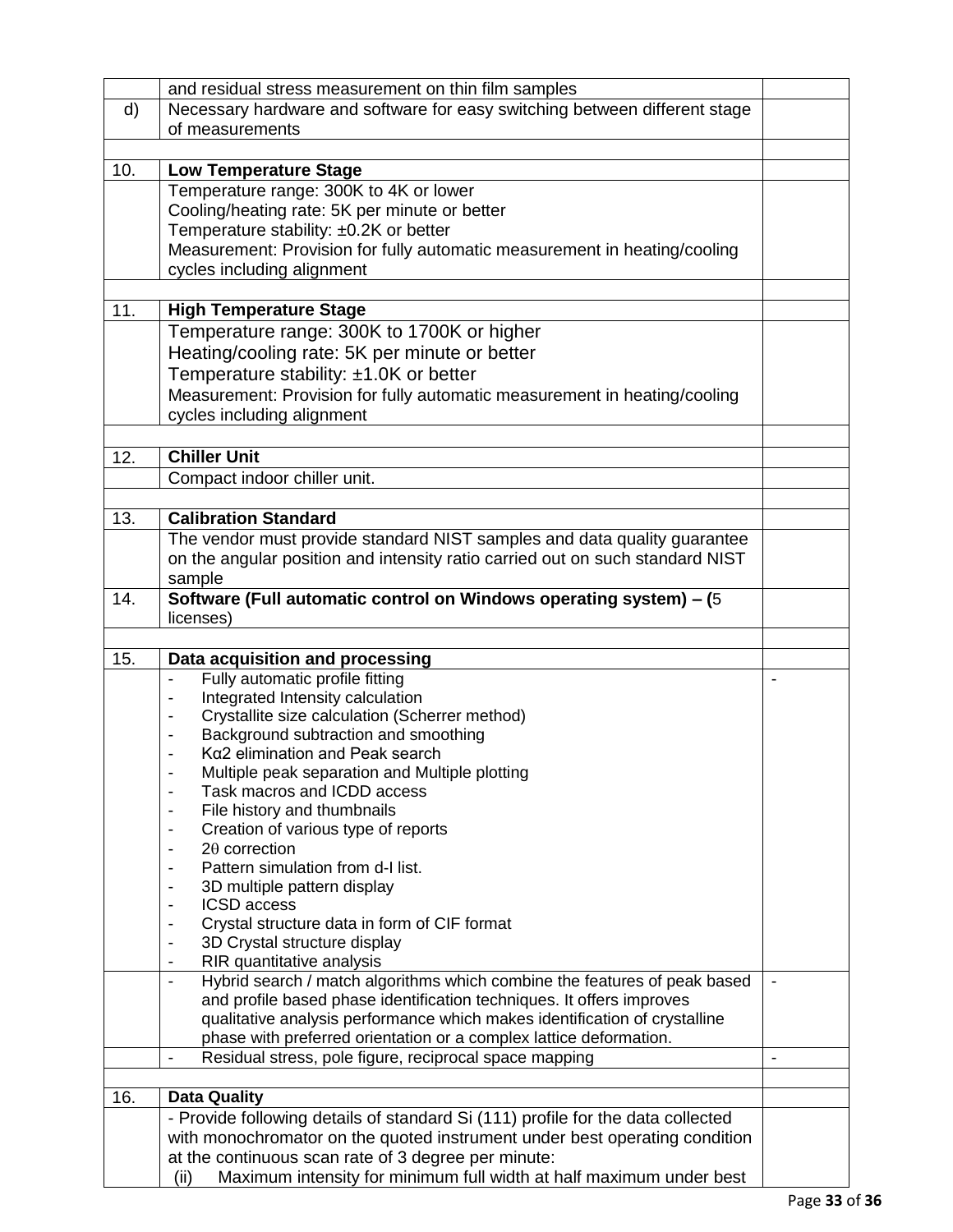|     | operating conditions (iii) slits used (iv) operating conditions                                  |                          |
|-----|--------------------------------------------------------------------------------------------------|--------------------------|
|     | - Provide raw data (2theta-intensity) of the full pattern of standard Si sample                  |                          |
|     | on a CD under best operating conditions.                                                         |                          |
|     |                                                                                                  |                          |
| 17. | <b>Computer and printer</b>                                                                      |                          |
|     | Latest compatible PC with licensed copy of windows operating system,                             |                          |
|     | Printer                                                                                          |                          |
|     |                                                                                                  |                          |
| 18. | Upgradability (all to be quoted separately in the price and technical<br>bids)                   |                          |
|     | (c) Necessary Hardware and software to be quoted for conducting Small<br>Angle x-ray Scattering  | (e)                      |
|     | (d) High Pressure diamond anvil cell based attachment for high pressure                          |                          |
|     | XRD                                                                                              |                          |
|     |                                                                                                  |                          |
| 19. | <b>Power Requirement and Compatible UPS</b>                                                      |                          |
|     | Power: 220V AC, 50Hz, True online UPS of 15KVA or better. Minimum 60                             |                          |
|     | min back up                                                                                      |                          |
|     |                                                                                                  |                          |
| 20. | <b>Installation &amp; Commissioning</b>                                                          |                          |
|     | Installation, Commissioning and On-site training by representative of                            |                          |
|     | manufacturer at site                                                                             |                          |
|     |                                                                                                  |                          |
| 21. | Warranty                                                                                         |                          |
|     | Warranty 3 years from the date of installation and extended warranty for                         |                          |
|     | another 2 years                                                                                  |                          |
|     |                                                                                                  |                          |
| 22. | <b>Notes</b>                                                                                     |                          |
|     | List of essential spares supplied free of cost with the instrument should                        | $\overline{\phantom{a}}$ |
|     | be given                                                                                         |                          |
|     | The complete set of documentations, manuals and software manuals<br>$\qquad \qquad \blacksquare$ |                          |
|     | should be provided both in softcopy and hard copy                                                |                          |
|     |                                                                                                  |                          |
| 23. | <b>Compliance statement: Point wise according to our document</b>                                |                          |
|     |                                                                                                  |                          |
| 24. | User List: Provide user list with contact details (address and phone) of the                     |                          |
|     | quoted instrument (model) for last 5 years in India.                                             |                          |

**Signature of the Authorized Official with Seal**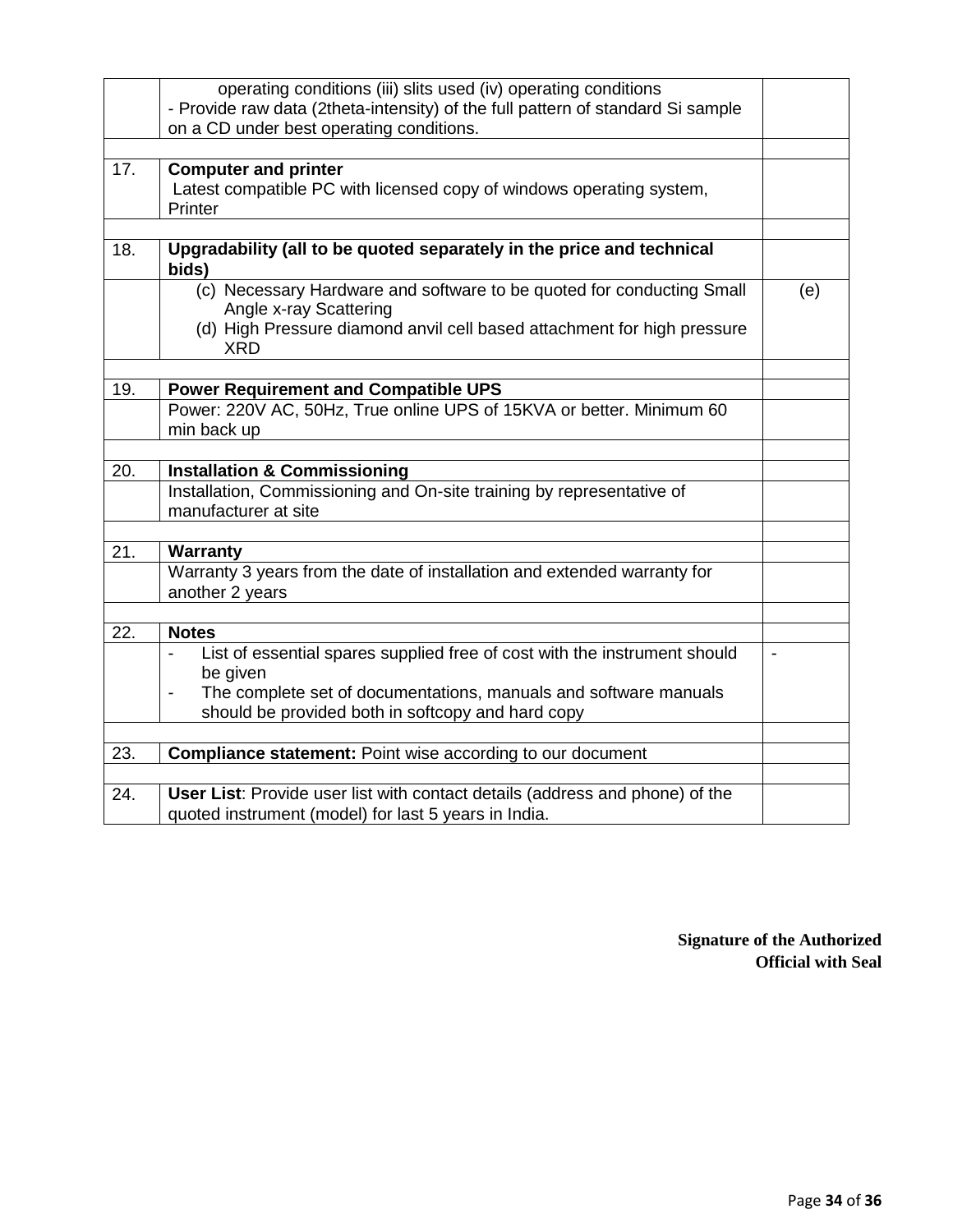## **PREVIOUS SAME/SIMILAR ORDER EXECUTED**

Please quote best minimum prices applicable for a premier Educational and Research Institution. The party must give details of purchase orders identical or same equipment supplied to any IITs/NITs/University/CFTIs as per below Format in last five years (to be uploaded in Cover 1) along with the final price paid, these details are mandatory.

Name of the Firm\_\_\_\_\_\_\_\_\_\_\_\_\_\_\_\_\_\_\_\_\_\_\_\_\_\_\_\_\_\_\_\_\_\_\_\_\_\_\_\_\_\_\_\_\_\_

| Order<br>placed<br>by (Full<br>address of<br>Purchaser) | Order No.<br>and Date | Description<br>and<br>quantity<br>of ordered<br>equipment | Value<br>of<br>Order | Date of<br>completion<br>as per<br>contract | Has the<br>Equipment<br>being<br>installed<br>satisfactorily<br>(Attach a<br>Certificate<br>from<br>the<br>Purchaser/<br>Consigner) | Contact<br>Person<br>along<br>with<br>Telephone<br>No.,<br>Fax No.<br>and<br>email<br>address. |
|---------------------------------------------------------|-----------------------|-----------------------------------------------------------|----------------------|---------------------------------------------|-------------------------------------------------------------------------------------------------------------------------------------|------------------------------------------------------------------------------------------------|
|                                                         |                       |                                                           |                      |                                             |                                                                                                                                     |                                                                                                |

*(Kindly enclose the scan copy of aforementioned purchase orders)*

## **Details of Technical Expert**

| Name of application specialist/Service Engineer who have the technical competency to<br>handle and support the quoted product during the warranty period. |                               |                    |  |  |  |  |
|-----------------------------------------------------------------------------------------------------------------------------------------------------------|-------------------------------|--------------------|--|--|--|--|
| Name of the organization                                                                                                                                  | <b>Name of Contact Person</b> | <b>Contact No.</b> |  |  |  |  |
|                                                                                                                                                           |                               |                    |  |  |  |  |
|                                                                                                                                                           |                               |                    |  |  |  |  |

Signature and Seal of the Manufacturer /

Bidder

Place:\_\_\_\_\_\_\_\_\_\_\_\_\_\_\_\_\_\_\_\_\_\_\_\_\_\_\_\_\_\_

Date:\_\_\_\_\_\_\_\_\_\_\_\_\_\_\_\_\_\_\_\_\_\_\_\_\_\_\_\_\_\_\_